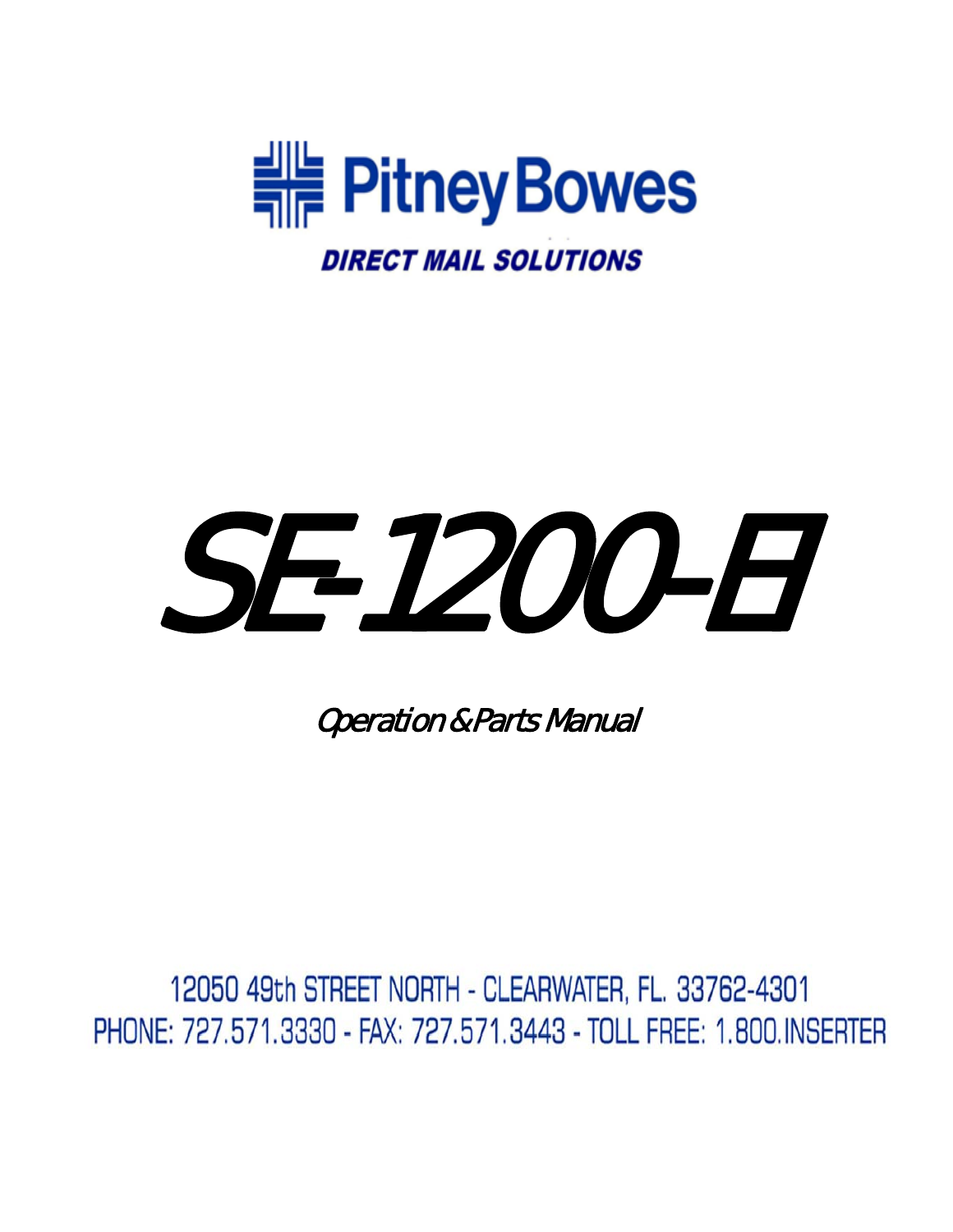# **SE 1200 EI**

# **OWNERS MANUAL**

# **Table of Contents**

- **1. Installation guide**
- **2. Set-up instructions**
- **3. Operation instructions**
- **4. Cleaning**
- **5. Troubleshooting**
- **6. Parts manual**
- **7. Electrical schematic**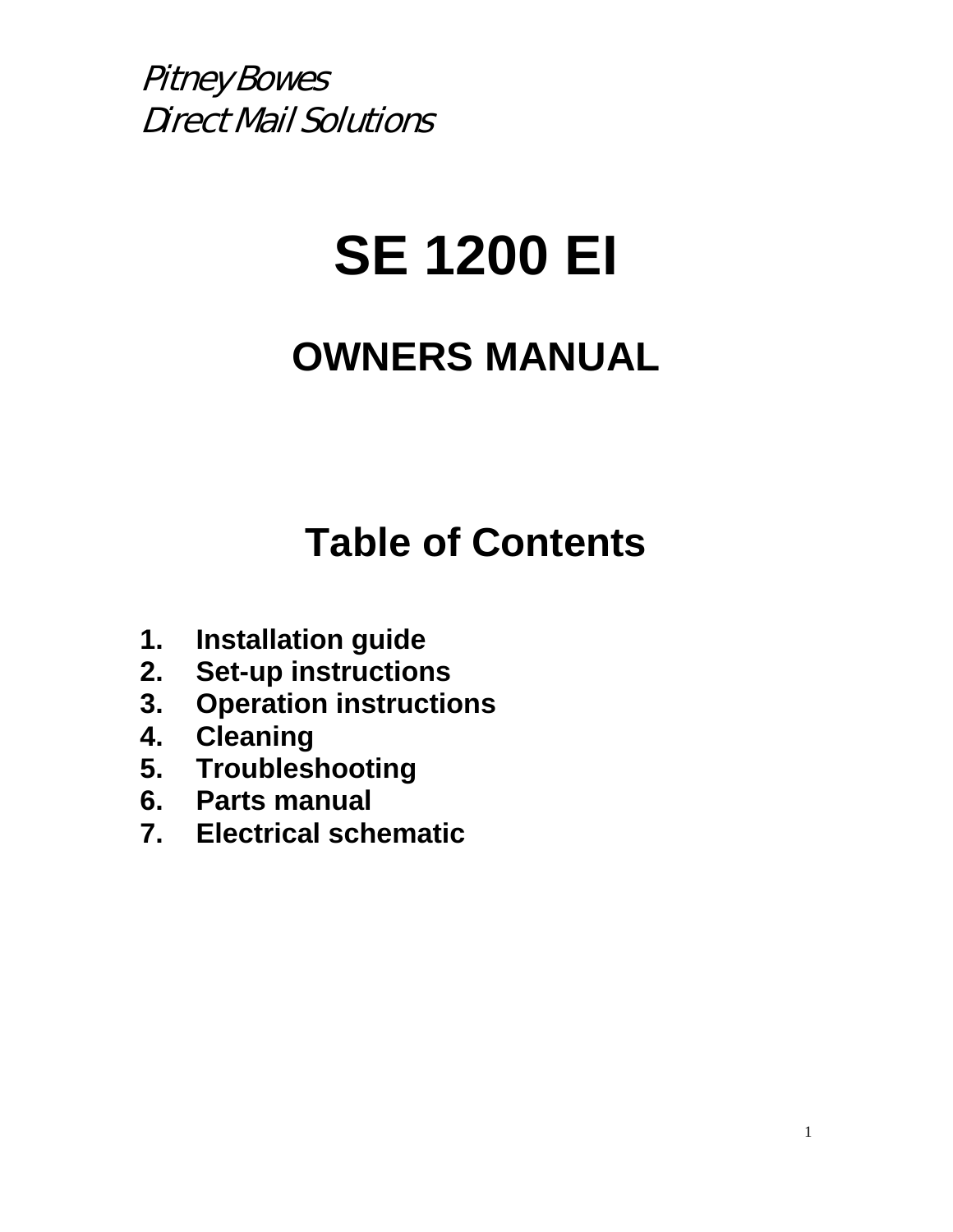**SECTION 1** 

#### **Pitney Bowes DMS Installation Instructions**

- 1. Before positioning the feeder on the inserter, follow the setup and operating instructions completely. When you are confident the material is feeding consistently, precede to the inserter preparation instructions then the installation and set-up procedure.
- 2. Remove the rear guide from the inserter pocket.
- 3. Remove the bottom plate.
- 4. Remove the suction cup and loosen the separator feet, sliding them back and to the furthest point sideways so as not to interfere with the path of the piece to be inserted.
- 5. Cycle the inserter to the point where the gripper jaw is at the furthest point forward in the stroke.
- 6. Bend the material guide tabs so that they align just above the surface of the bottom gripper jaw.
- 7. Adjust the 3-leg sensor arm to position the sensor 1/2" above the paper path and about 3/4 of the length of the piece ahead of the feeder.
- 8. Place 10 pieces in the feeder and turn the speed adjustment to the minimum setting (counter-clockwise).
- 9. Plug the feeder into a 110 VAC grounded outlet.
- 10. Turn the power switch on.
- 11. By turning the speed control switch clockwise, advance the first piece until the sensor is blocked and the feeder stops. If the sensor is not positioned properly, the feeder will not stop. Adjust the height and angle of the sensor until the feeder stops.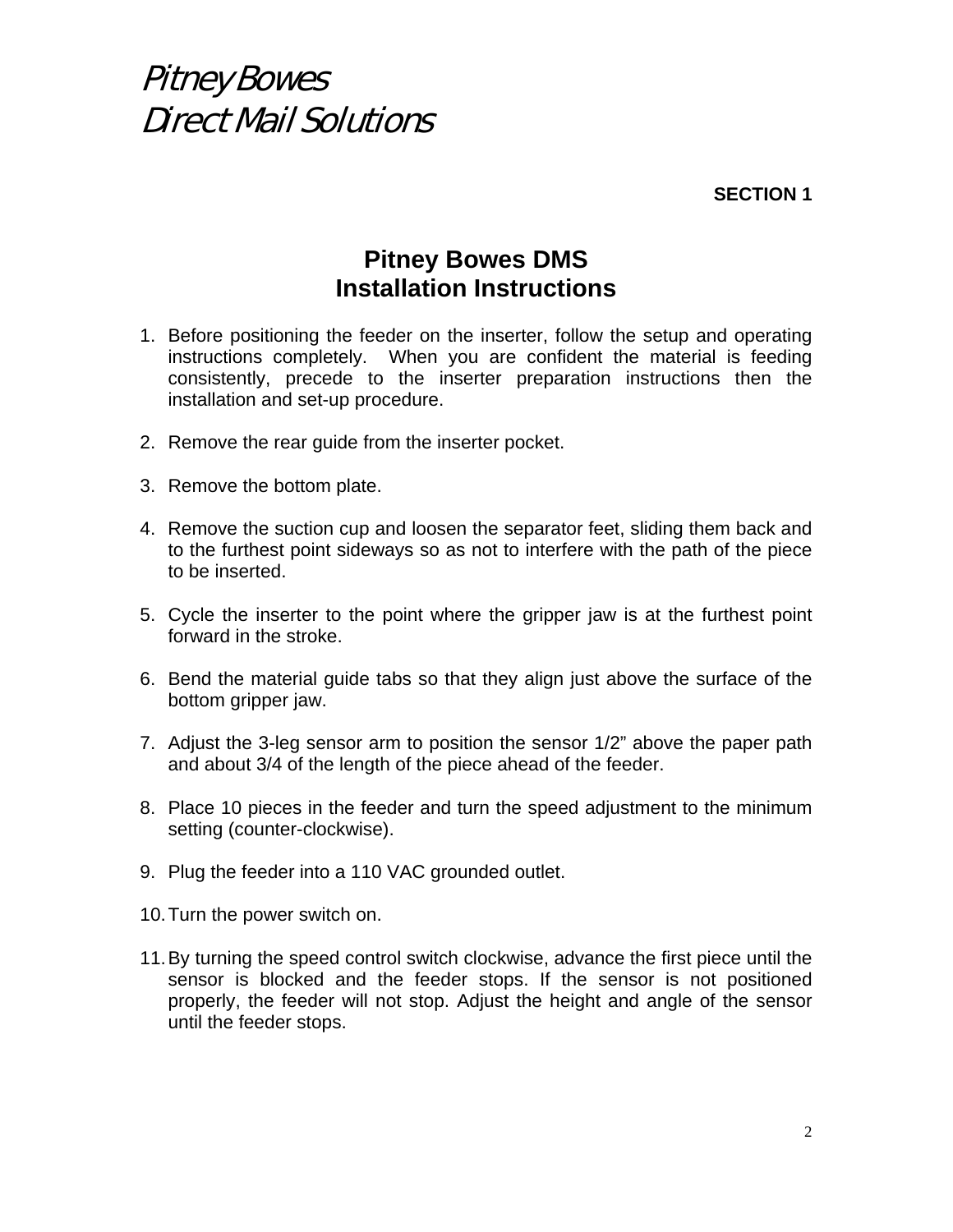#### **Pitney Bowes DMS Installation Instructions Cont'**

- 12. Position the feeder on the inserter table so that the edge of the leading piece is between the material guide tabs and the bottom of the front hopper plate.
- 13. Adjust the sensor so that the piece advances out further and is well within the gripper jaw opening.
- 14. With the speed control set to minimum, jog the inserter to remove the piece staged in the gripper jaw and return the gripper jaw to the furthest inward position.
- 15. Turn the speed control up slightly. This should advance the next piece into the gripper jaw. Adjust the sensor, material guide tabs and position the SE 1200 EI as needed to align the paper path into the gripper jaw.
- 16. Load the SE 1200 EI with at least a full handful of material and cycle the inserter.
- 17. Notice the material path and the presentation to the gripper jaw, as this is most important as the cycle speed is increased.
- 18. Cycle the inserter at full production speed adjusting the SE 1200 EI speed so that the piece being presented to the gripper jaw is there well ahead of the end of the forward stroke.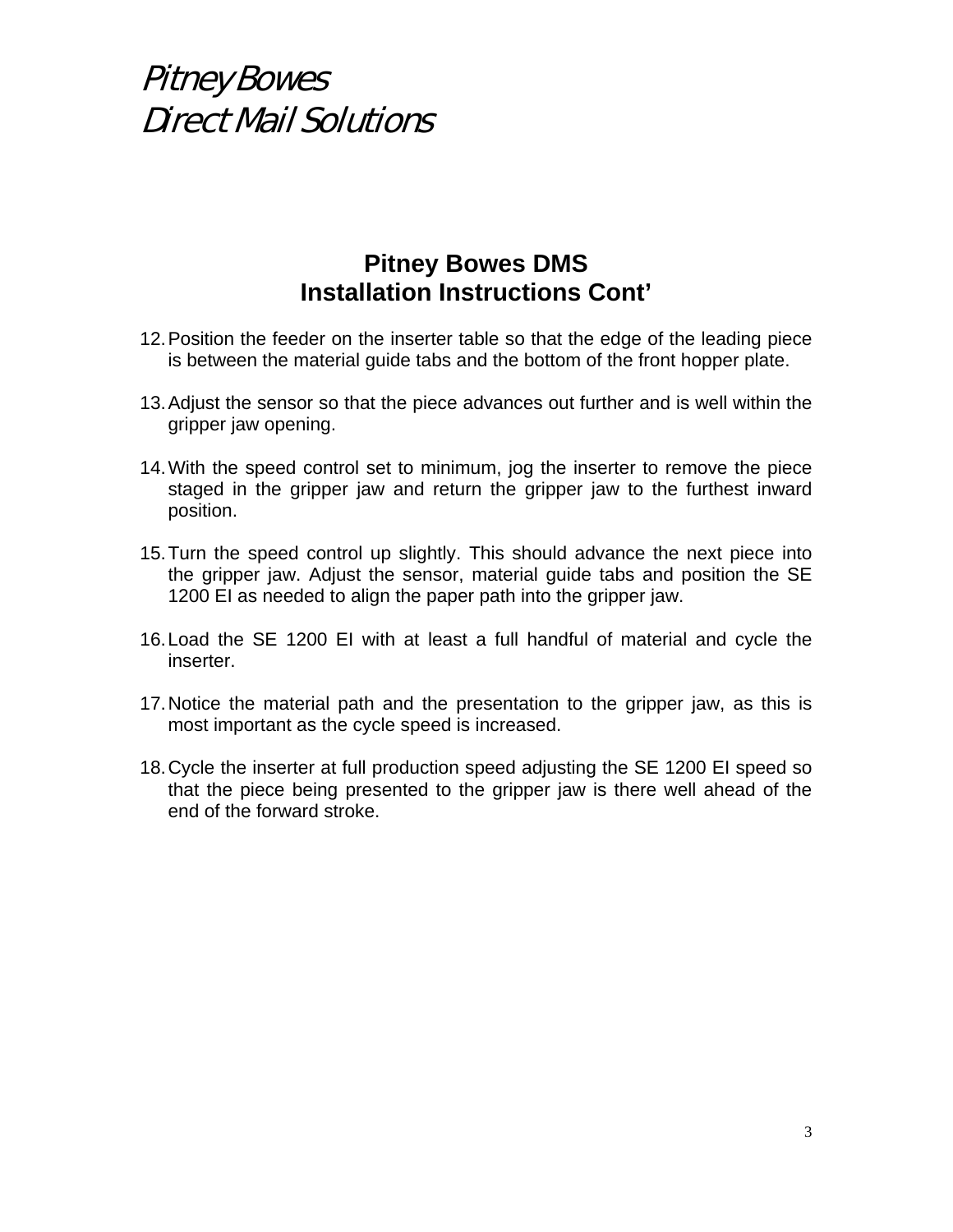**SECTION 2** 

#### **Pitney Bowes DMS Set-up Instructions**

- 1. With the feeder ON/OFF switch in the off position, loosen the two side guides and move them all the way to the sides of the feeder. Then loosen the rear guide ramp and move it all the way back out of the way.
- 2. Place a single piece of the material to be fed on the feeder centering the material relative to the separating device.
- 3. Move each side guide in to meet the material and then back them off about 1/16".
- 4. Tighten the bottom thumbscrews on each side guide.
- 5. Turn the separator knob clockwise until you can easily pass the single piece of material under the separator. While moving the material back and forth under the separator, turn the separator knob counter-clockwise until you feel resistance from the separator. At this point, you have roughed in the separator setting and will need to tune it in after the completion of the following set-up steps. If the resistance under one separating wheel is not the same as under the separating wheel, the bridge needs to be trammed. Perform step 10 before proceeding with step 6.
- 6. Place a handful of material in the feeder allowing the material to shingle forward into the separator.
- 7. Move the back guide forward so as to use the back guide wedge shape to support the back edge of the material stack. At this point, you have roughed in the back guide setting and will need to tune it in later.
- 8. Add enough material to the stack to fill about half the height of the side guides.
- 9. Move the top of each side guide out slightly so as to create a funnel effect and then tighten the top thumbscrews on each side guide. You are now ready to feed some material.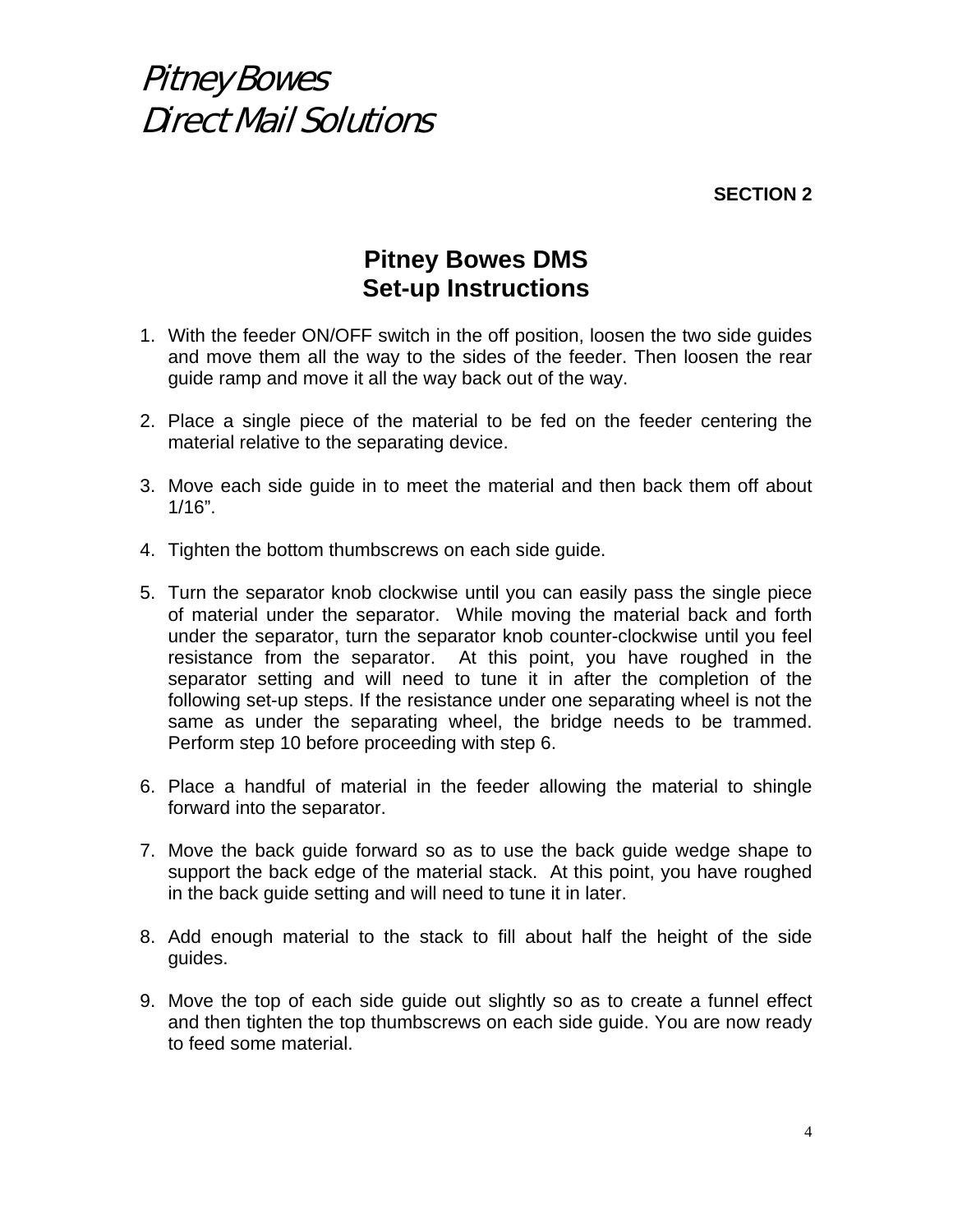10. BRIDGE TRAM PROCEDURE: It is critical to the performance of the feeder to have the separating wheels level with respect to the nip rollers. To do this, first loosen the bridge mounting screws (Item 8, Fig. 6-3) on both sides of the bridge. Turn the separator adjustment CW several turns so that the bridge can be lowered all the way to the bottom of the slots. Tighten one screw on each side. Now place a thin strip of paper under each separating wheel (it is best to cut one piece of paper into two strips to ensure that the strips are the same thickness). Now turn the separator adjustment CCW until the separating wheels just contact the nip rollers. Move the paper strips to feel if the resistance is equal under each separating wheel. If one moves with less resistance than the other, loosen the screw on the side that is tighter and raise that side of the bridge slightly and tighten screw. Check the resistance under each separating wheel with the paper strips again and adjust accordingly. Once the resistance is equal under each separating wheel tighten the bridge screws securely. Proceed to step 6 for further setup instructions. This procedure must be followed whenever the bridge is adjusted up or down for materials with different thickness. This adjustment is **"very"** critical when feeding thin materials.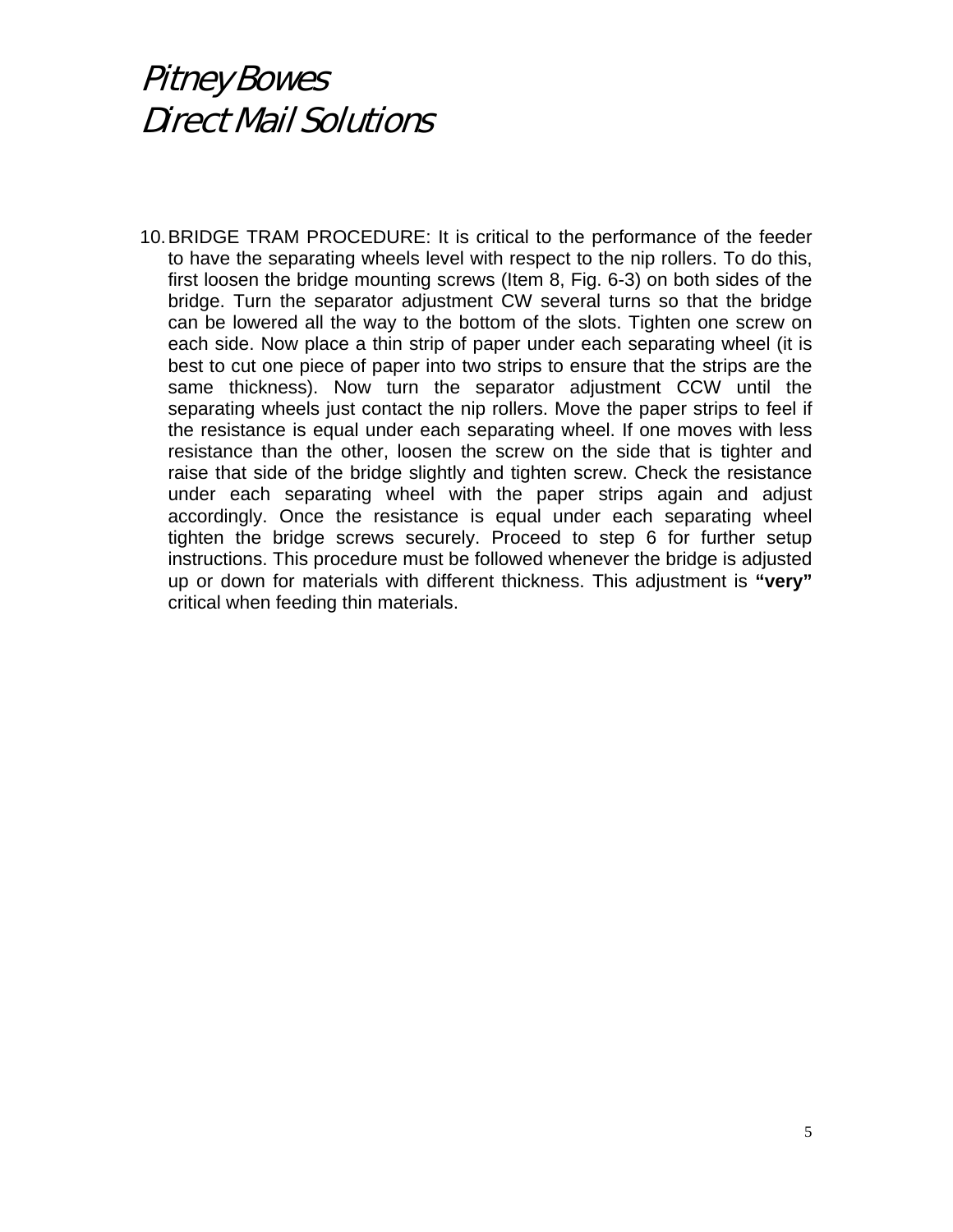**SECTION 3** 

#### **Pitney Bowes DMS Operation Instructions**

- 1. Adjust the 3-leg sensor arm to position the sensor 1/2" above the paper path and about 3/4 of the length of the piece ahead of the feeder.
- 2. With the power still off, turn the speed control counter-clockwise to the minimum position.
- 3. Turn the power switch on and turn the speed control switch clockwise, the first piece will advance until the sensor is blocked and the feeder stops. If the sensor is not positioned properly, the feeder will not stop. Adjust the height and angle of the sensor until the feeder stops.
- 4. Cycle the feeder by removing the piece that block the sensor. Observe the consistency in which the material is feeding.
- 5. By turning the separator knob slightly in either direction, you will change the way the material is separating.
- 6. By moving the back guide in and out, you will quickly find the position that creates the most consistent separation.
- 7. One important item to note; There is no substitution for experience. By working with the SE 1200 EI, you will notice that the combination of separator setting and the back guide adjustment together will have the greatest effect on separation. Generally, the longer the piece of material, the flatter the material stack should be. Conversely, the shorter the piece of material, the closer the back guide adjustment should be to the material, adding wedge to the material stack. You will also notice that by moving the back guide forward (increasing the wedge), you can open the separator and still achieve good separation.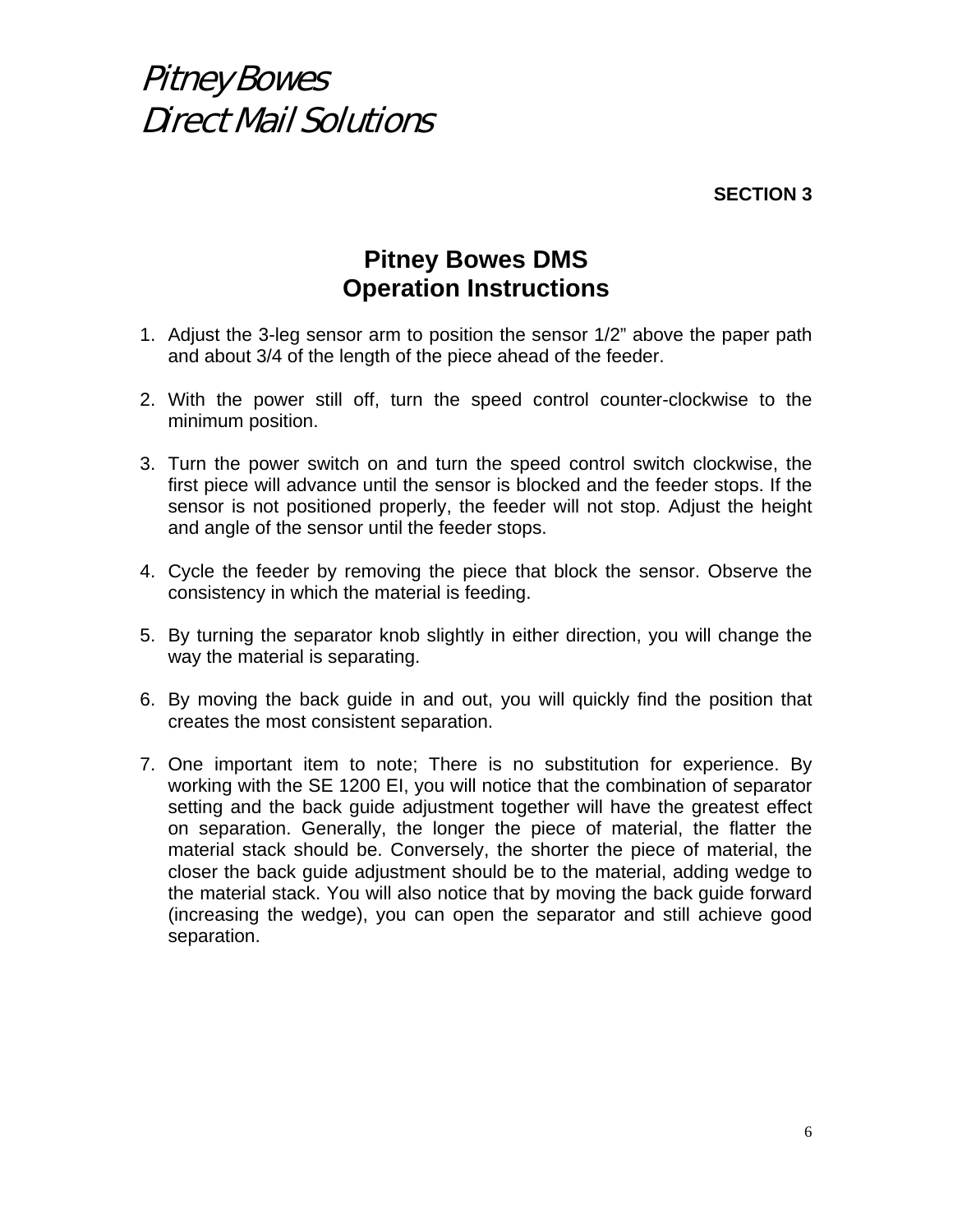**SECTION 4** 

#### **Pitney Bowes DMS Cleaning Instructions**

*Clean rollers and belts are very important to the performance of the feeder.* Use a clean rag dampened with Isopropyl Rubbing alcohol, 70% by volume (typically available in drug stores) to clean belts and rollers. Do not use any other solvents, cleaners, or abrasive cleaners on the rollers or belts as they may damage the rubber.

**Warning: Isopropyl rubbing alcohol is very flammable! Always unplug the machine before cleaning belts and rollers. DO NOT! use near an open flame, sparks, or any other source of ignition. DO NOT! smoke in the vicinity of the alcohol fumes. Allow used rags to air-dry before throwing them in the trash. Dispose of used rags properly.** 

Other areas of the machine should be wiped clean with a clean dry rag.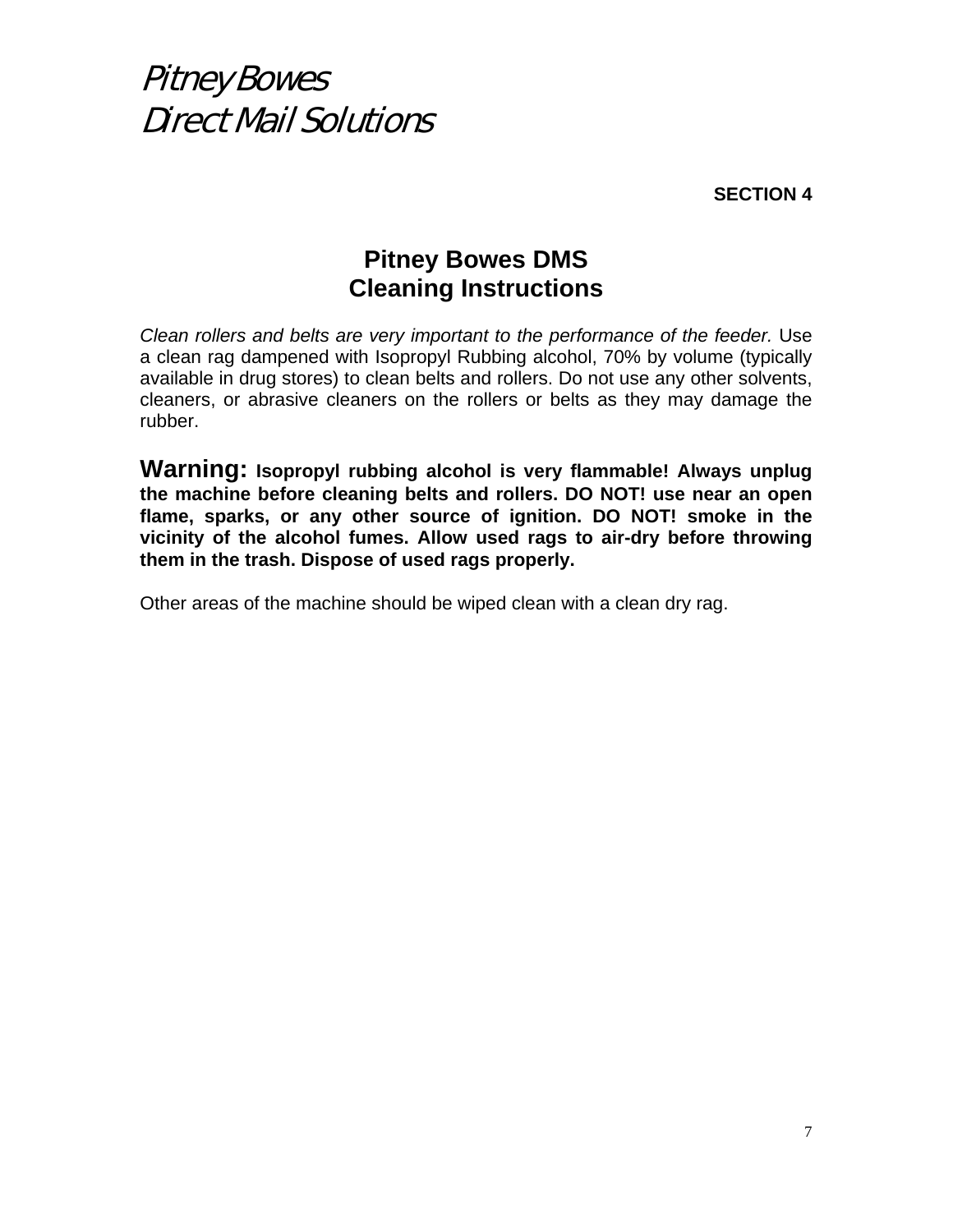**SECTION 5** 

#### **Pitney Bowes DMS Troubleshooting Guide**

| <b>Problem</b>                                     | <b>Solution</b>                                                                                                                                                               |
|----------------------------------------------------|-------------------------------------------------------------------------------------------------------------------------------------------------------------------------------|
| Feeder will not run.                               | Check circuit breaker condition.<br>Check outlet power source.<br>Check power switch.                                                                                         |
| Feeder runs but no material is being<br>dispensed. | Check material supply.<br>Remove all material and follow setup<br>procedure.<br><b>Check rollers and belts for excessive</b><br>wear or dirt.                                 |
| Feeder does not create a gap<br>between pieces.    | Lower separator adjustment and<br>observe. If a gap is not present after this<br>adjustment, return separator to original<br>position and move the back guide<br>forward.     |
| Feeder does not detect material.                   | Adjust position of the sensor.                                                                                                                                                |
| Thick material does not feed well.                 | Decrease the height at the back of the<br>material stack.<br>Increase the opening at the separation<br>device (the thicker the material the less<br>critical the setting is). |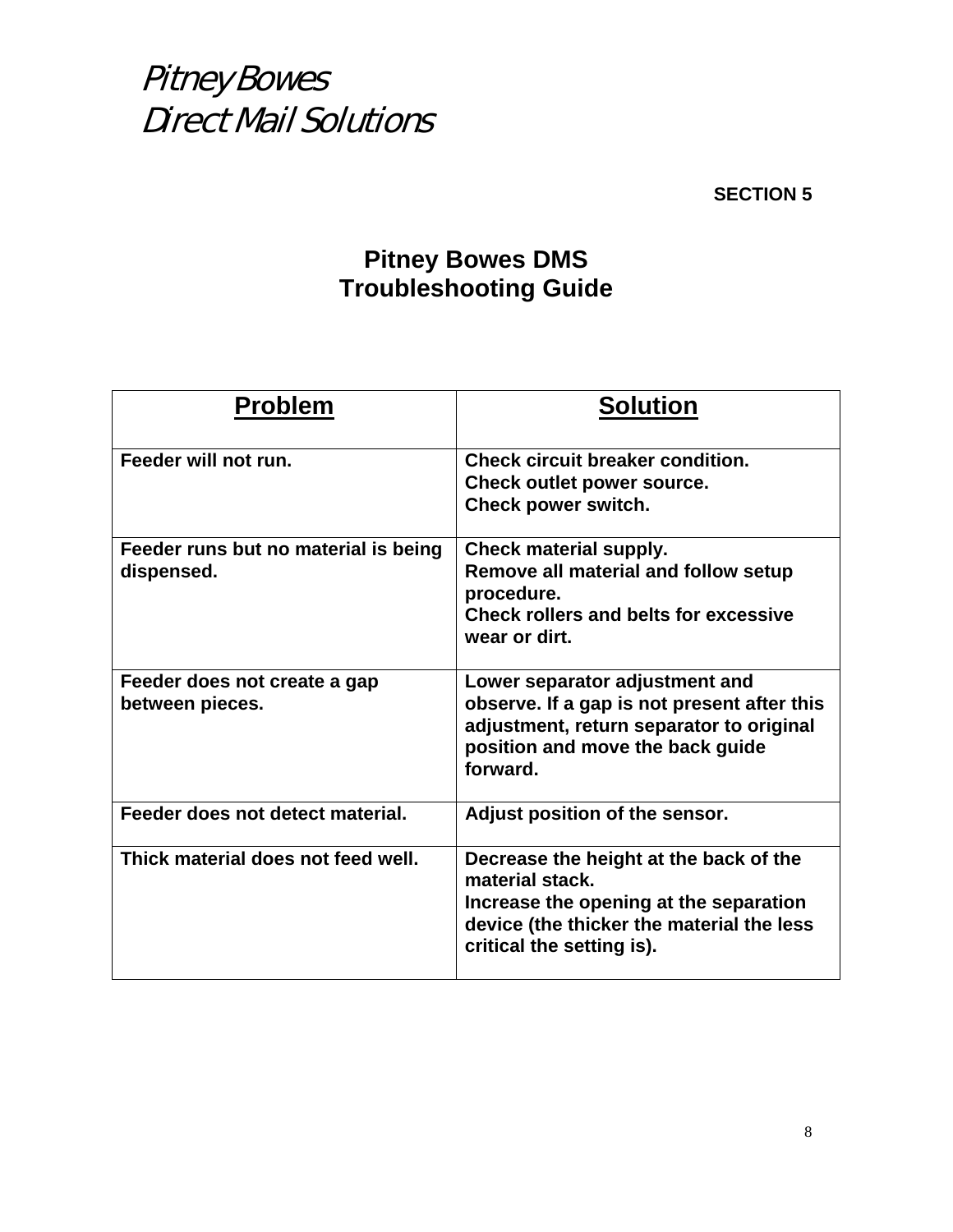#### **Pitney Bowes DMS Troubleshooting Guide Cont.**

| <b>Problem</b>               | <b>Solution</b>                                                                                                                                                                                                                                                                                                                                                       |
|------------------------------|-----------------------------------------------------------------------------------------------------------------------------------------------------------------------------------------------------------------------------------------------------------------------------------------------------------------------------------------------------------------------|
| Thin material does not feed. | Adjust separation device as described in<br>section 2.<br>Remove material and fan the stack<br>allowing air to separate the pieces.<br>Raise the rear of the material stack by<br>moving the wedge forward.                                                                                                                                                           |
| Material feeds double.       | After confirming set up is correct,<br>remove the separator and inspect the o-<br>rings. If the o-rings are worn past the<br>depth of the groove in the separating<br>wheel, they will not be effective. Rotate<br>the o-ring in the groove until a new<br>section of o-ring is in position to contact<br>the material. Reinstall the separator and<br>reset the gap. |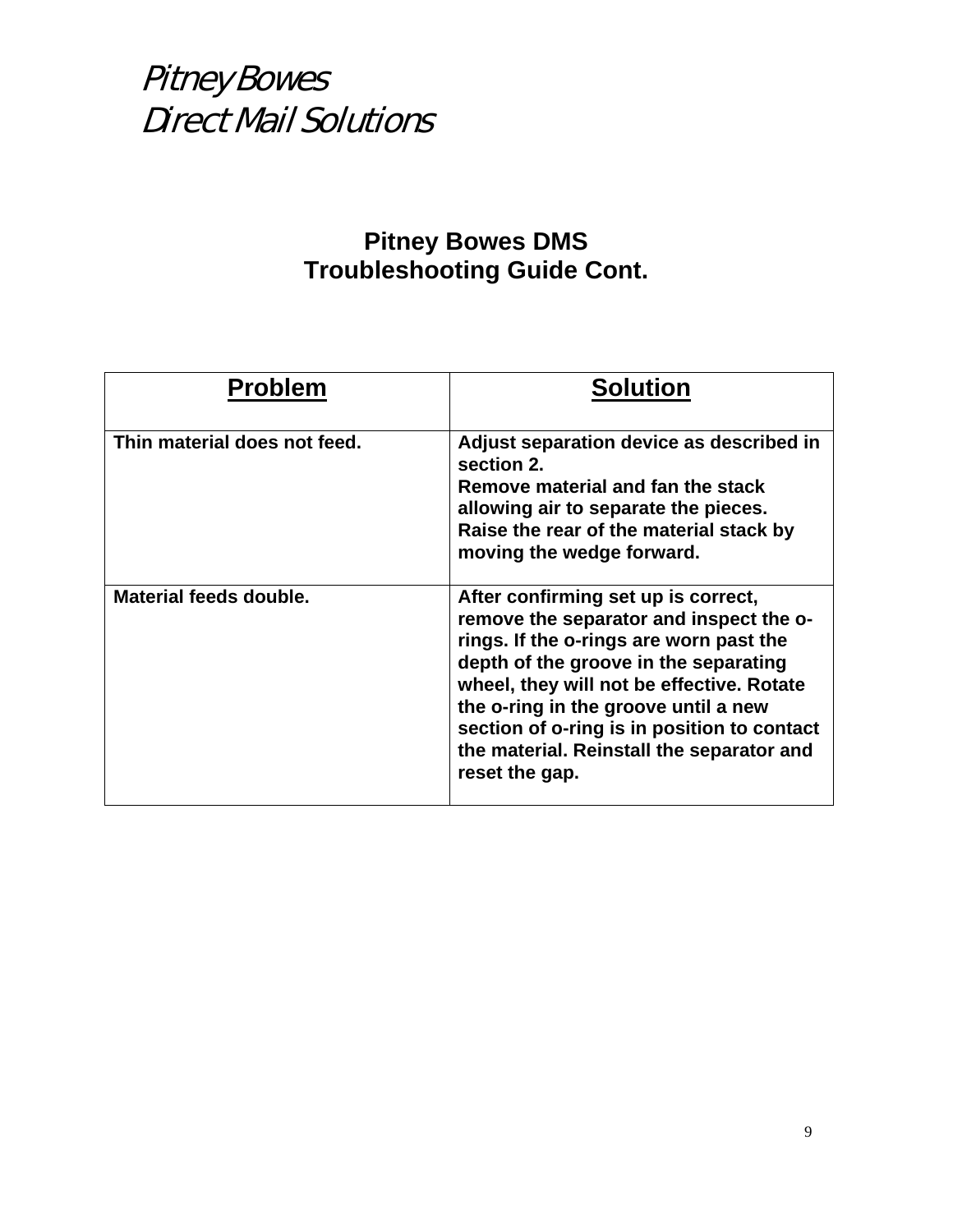

**SECTION 6** 

**Pitney Bowes DMS Parts Manual**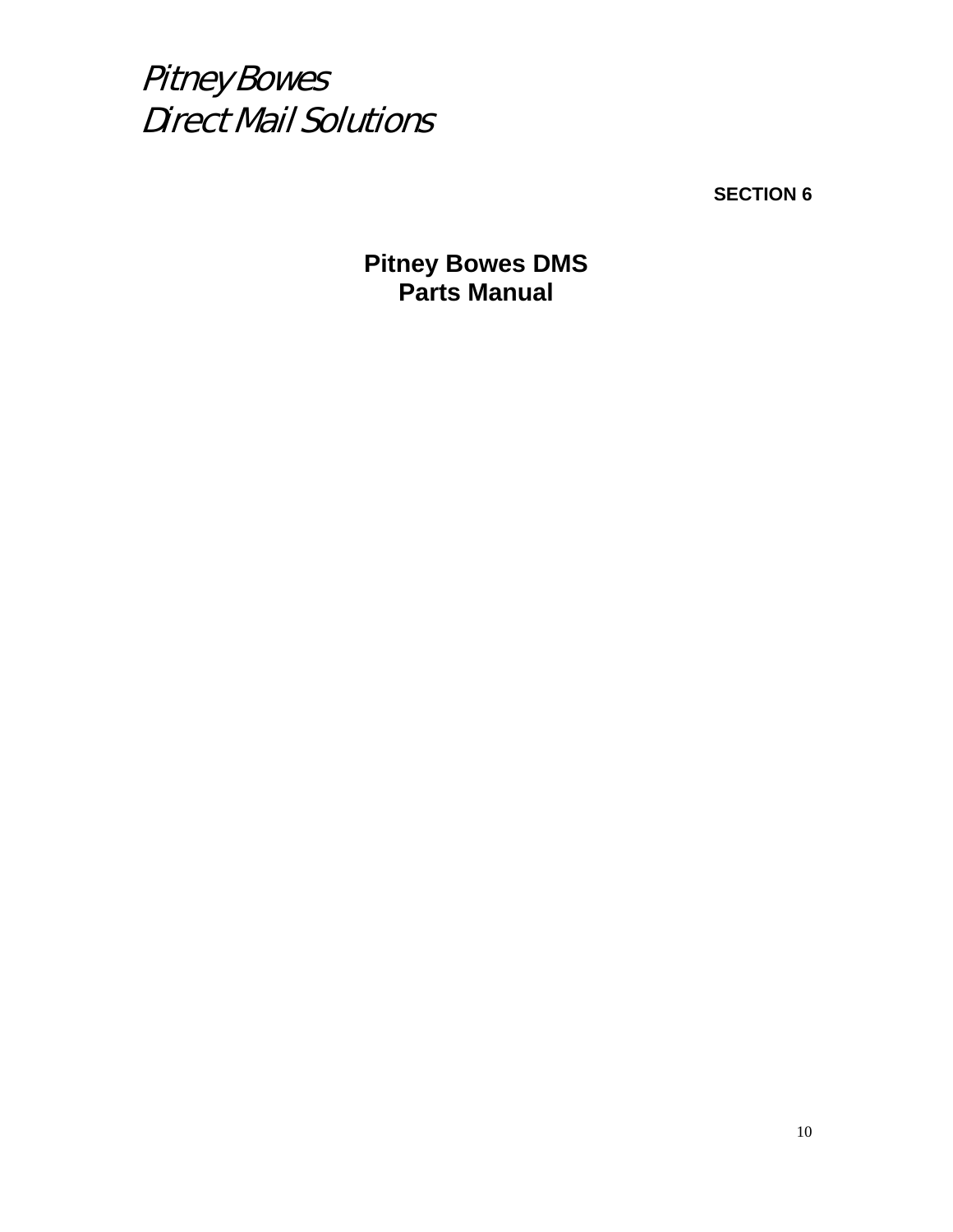#### **FEEDER ASSEMBLY (fig. 6-1)**

| <b>ITEM</b>    | <b>FIGURE</b> | QTY.           | <b>DESCRIPTION</b>               |
|----------------|---------------|----------------|----------------------------------|
|                | 99000-001     | 1              | BELT, TIMING, 90XL               |
| $\overline{2}$ | 99000-002     | $\mathbf{1}$   | BELT, TIMING, 110XL              |
| 3              | 99000-003     | $\mathbf{1}$   | BELT, TIMING, 120XL              |
| $\overline{4}$ | 99000-004     | 3              | <b>BELT, RED GUM</b>             |
| 5              | 99000-005     | $\overline{2}$ | <b>BELT, ELEVATOR</b>            |
| 6              | $6 - 2$       | $\mathbf{1}$   | <b>SEPARATOR DEVICE ASSEMBLY</b> |
| $\overline{7}$ | $6 - 3$       | 1              | <b>SIDE GUIDE ASSEMBLY</b>       |
| 8              | $6 - 4$       | $\mathbf{1}$   | FRONT SHAFT ASSEMBLY             |
| 9              | $6 - 4$       | $\mathbf{1}$   | NIP ROLLER SHAFT ASSEMBLY        |
| 10             | $6 - 4$       | $\mathbf{1}$   | SUPPORT IDLER SHAFT ASSEMBLY     |
| 11             | $6 - 4$       | 1              | <b>MAIN SHAFT ASSEMBLY</b>       |
| 12             | $6 - 5$       |                | <b>ELEVATOR SHAFT ASSEMBLY</b>   |
| 13             | $6 - 6$       | $\mathbf{1}$   | <b>CLUTCH SHAFT ASSEMBLY</b>     |
| 14             | $6 - 6$       | $\mathbf{1}$   | <b>MOTOR ASSEMBLY</b>            |
| 15             | $6 - 7$       | 1              | PAPER SLIDE ASSEMBLY             |
| 16             | $6 - 8$       | 1              | <b>CHASSIS ASSEMBLY</b>          |
| 17             | $6-9$         | 1              | ELECTRICAL COMPONENT ASSEMBLY    |
| 18             | $6 - 10$      |                | <b>TRAILING ARM ASSEMBLY</b>     |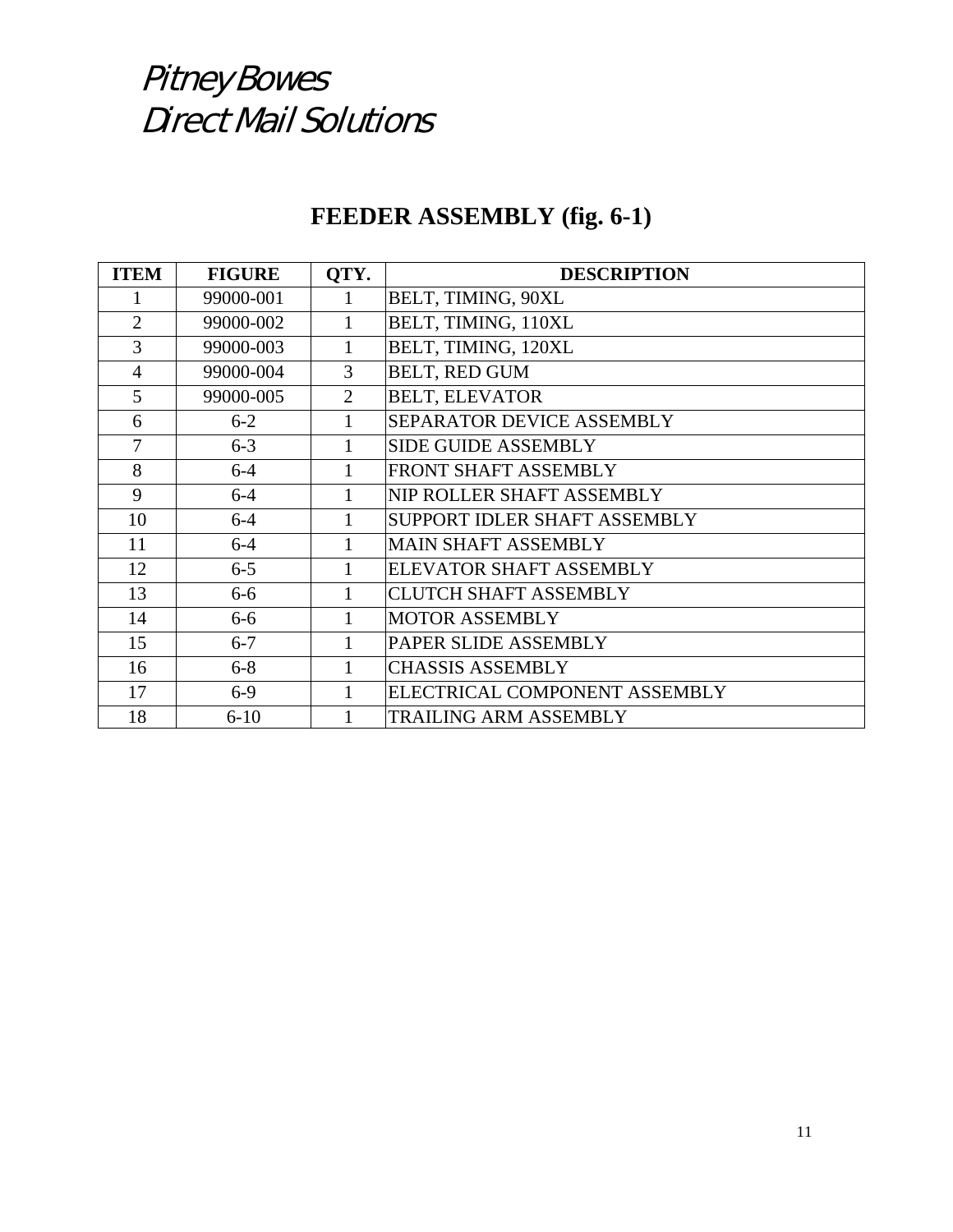*FIG 6-1* 

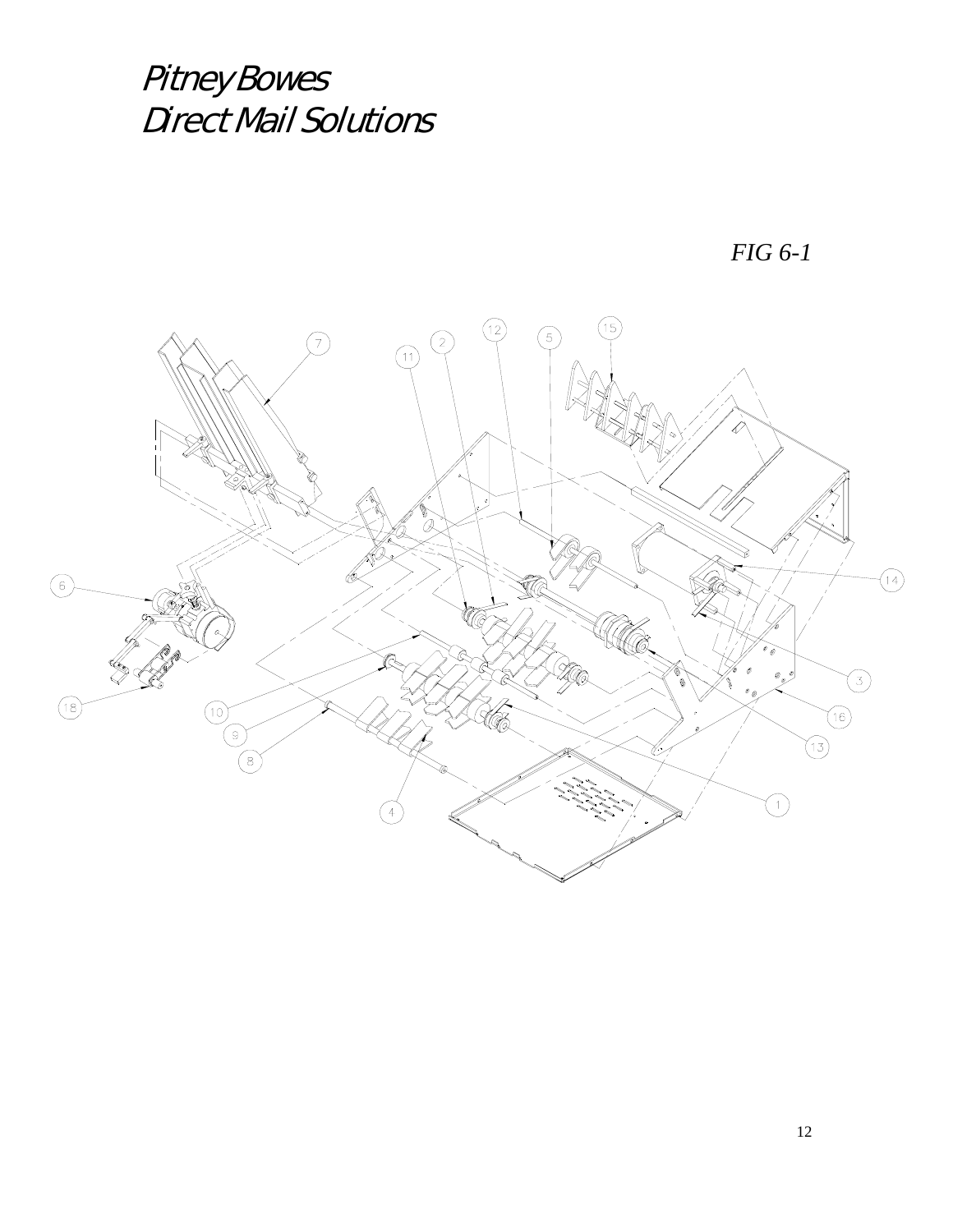#### **SEPARATOR DEVICE ASSEMBLY (Fig. 6-2)**

| <b>ITEM</b>    | PART NO.  | QTY.           | <b>DESCRIPTION</b>                       |
|----------------|-----------|----------------|------------------------------------------|
|                | 10007-001 | 1              | <b>BLOCK, SEPARATOR, 3" ROLLER</b>       |
| $\overline{2}$ | 10011-001 | $\mathbf{1}$   | PLATE, MOTOR MOUNT (SEPARATOR)           |
| 3              | 10004-001 | $\mathbf{1}$   | SHAFT, SEPARATOR                         |
| $\overline{4}$ | 10005-003 | $\mathbf{1}$   | SHROUD, SEPARATOR                        |
| 5              | 99001-001 | $\mathbf{1}$   | MOTOR, SEPARATOR                         |
| 6              | 99002-001 | 1              | PULLEY, 100MXL025 (NO HUB 3/8" B.)       |
| $\overline{7}$ | 99002-002 | $\mathbf{1}$   | PULLEY, 16MXL025 (3/16" B.)              |
| 8              | 10006-001 | 2              | WHEEL, SEPARATOR, 3" DIA                 |
| 9              | 99000-006 | $\mathbf{1}$   | <b>BELT, 115MXL025</b>                   |
| 10             | 10007-010 | 1              | BLOCK, SEPARATOR ADJUSTING (REF ONLY)    |
| 11             | 10004-028 | $\mathbf{1}$   | STUD, SEPARATOR ADJUSTING                |
| 12             | 99003-001 | 3              | BEARING, SHIELDED, 3/8" I.D. X 7/8" O.D. |
| 13             | 99004-001 | $\mathbf{1}$   | KNOB, 5/16-24 FE                         |
| 14             | 10014-002 | 8              | O-RING, SEPARATOR 3"                     |
| 15             | 10019-001 | $\mathbf{1}$   | SPRING, .068 X .48 X 1-7/16"             |
| 16             | 99006-001 | $\mathbf{1}$   | PIN, DOWEL, 3/8" X 1-1/4"                |
| 17             | 10012-002 | $\overline{2}$ | STANDOFF, SEPARATOR MOTOR                |
| 18             |           | 1              | NUT, HEX, 5/16-24                        |
| 19             |           | 2              | WASHER, FLAT, 5/16                       |
| 20             |           | $\overline{2}$ | SCREW, PAN HD, 6-32 X 2-1/2"             |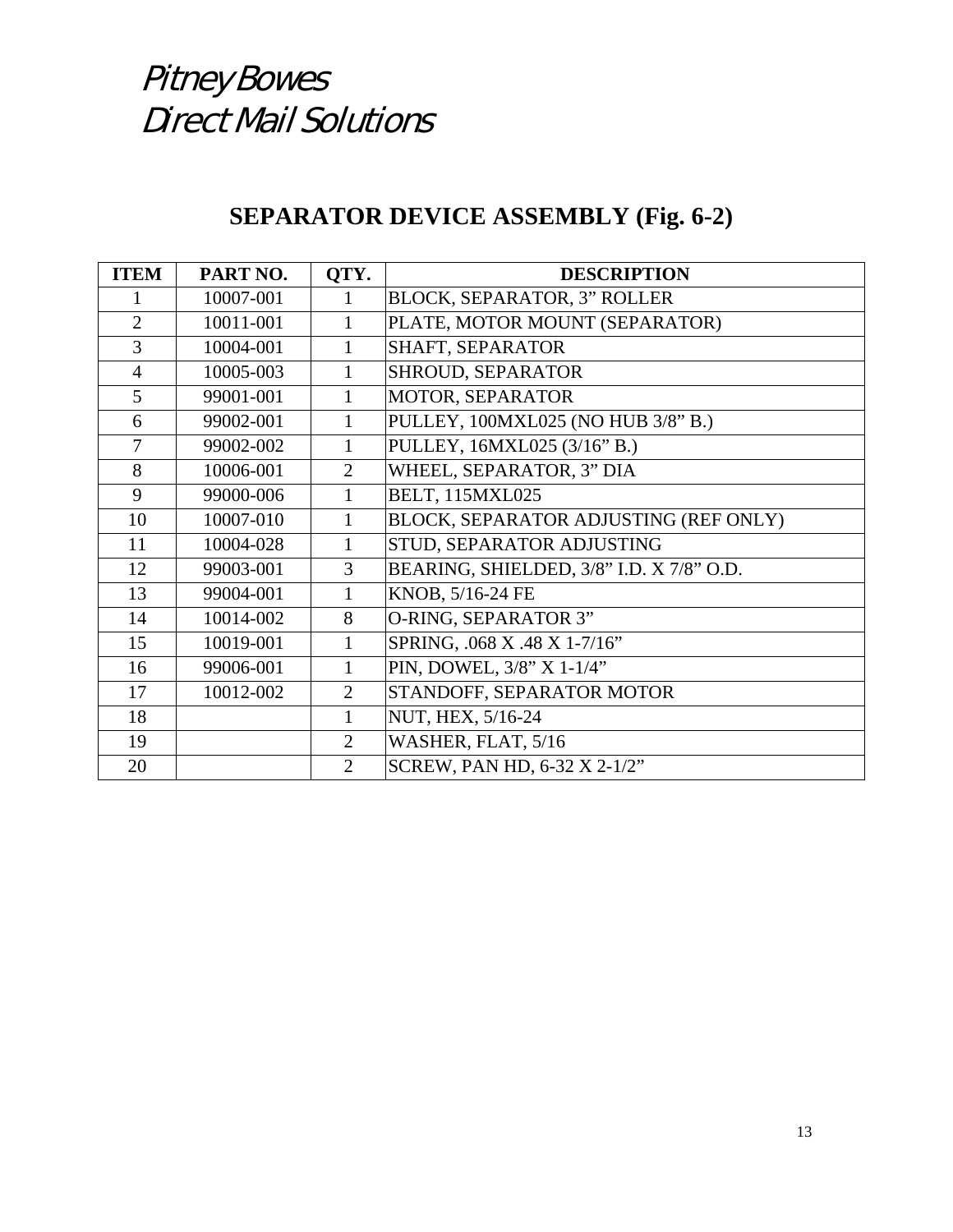#### **SEPARATOR DEVICE ASSEMBLY CONT' (Fig. 6-2)**

| 21 |           | 1              | SCREW, SET, 10-24 X 1/8"            |
|----|-----------|----------------|-------------------------------------|
| 22 |           | $\overline{4}$ | SCREW, SET, 10-24 X 3/8"            |
| 23 |           | $\overline{2}$ | <b>SCREW, FLAT HD, 8-32 X 1/2</b>   |
| 24 |           | 5              | <b>WASHER, NYLON, 3/8 ID X 1/16</b> |
| 25 |           | 2              | WASHER, NYLON, 3/8 ID X 1/32        |
| 26 | 99006-002 | $\overline{2}$ | PIN, DOWEL, 5/16 X 3"               |
| 27 | 10009-011 |                | ARM, SENSOR                         |
| 28 | 10009-007 |                | ARM, SENSOR                         |
| 29 | 10009-008 |                | ARM, SENSOR                         |
| 30 | 10009-009 |                | <b>MOUNT, SENSOR</b>                |
| 31 | 98009-001 |                | <b>SENSOR, RECIEVER</b>             |
| 32 |           | $\overline{4}$ | WASHER, LOCK #10                    |
| 33 |           | 8              | WASHER, FLAT, #10                   |
| 34 |           | $\overline{2}$ | <b>NUT, LOCK, 10-24</b>             |
| 35 |           | $\mathbf{1}$   | SCREW, SKT HD, 10-24 X 3/4          |
| 36 |           | $\overline{2}$ | SCREW, SKT HD, 6-32 X 1/2           |
| 37 |           | 3              | SCREW, PAN HD, 10-24 X 1-1/4        |
| 38 | 10008-024 |                | <b>BAR, SEPERATOR RELEASE</b>       |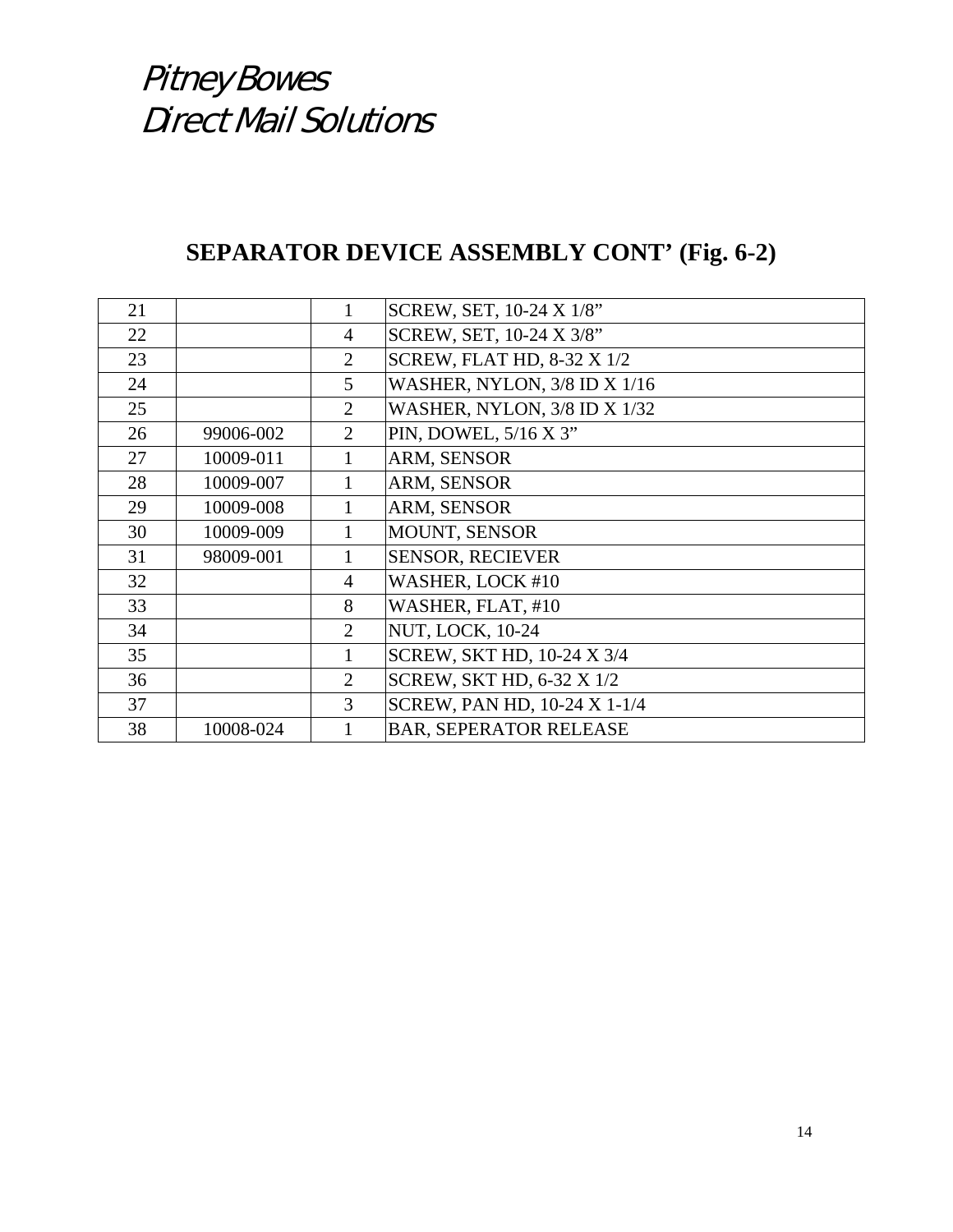

*FIG 6-2*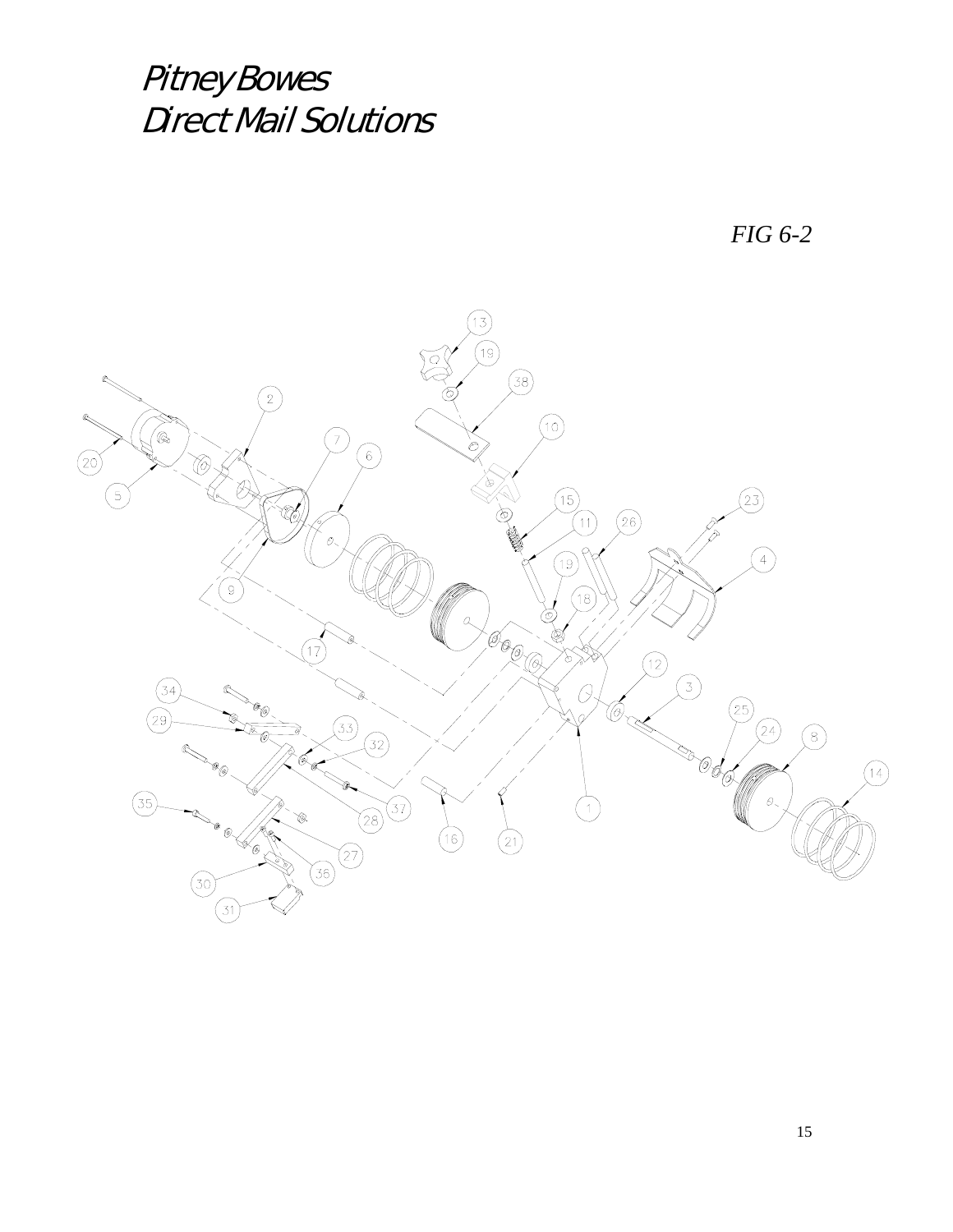| SIDE GUIDE ASSEMBLY (Fig. 6-3) |  |
|--------------------------------|--|
|--------------------------------|--|

| <b>ITEM</b>    | PART NO.  | QTY.           | <b>DESCRIPTION</b>                       |
|----------------|-----------|----------------|------------------------------------------|
|                | 10009-002 | 2              | <b>BRACKET, SIDE GUIDE MTG</b>           |
| $\overline{2}$ | 10003-003 | 1              | CROSS BAR, SE-1200-EI                    |
| 3              | 10005-009 | 1              | GUIDE, SIDE, RH (TALL)                   |
| $\overline{4}$ | 10005-002 | 1              | <b>GUIDE, FRONT PAPER (TALL)</b>         |
| 5              | 10005-008 | 1              | GUIDE, SIDE, LH (TALL)                   |
| 6              | 10005-014 | 1              | GUIDE, BUSINESS, RH (TALL)               |
| 7              | 10007-008 | $\overline{2}$ | <b>BLOCK, BUSINESS GUIDE MTG</b>         |
| 8              | 10005-015 | 1              | GUIDE, BUSINESS, LH (TALL)               |
| 9              | 99004-002 | 6              | KNOB, #10 SCREW                          |
| 10             |           | 8              | SCREW, SKT HD, 10-24 X 1/2               |
| 11             |           | $\overline{4}$ | <b>SCREW, BTN HD, 10-24 X 1/2</b>        |
| 12             |           | $\overline{4}$ | <b>SCREW, FLAT HD, 10-24 X 3/8</b>       |
| 13             |           | 8              | <b>SCREW, FLAT HD, 8-32 X 1/2</b>        |
| 14             |           | 4              | <b>SCREW, FLAT HD, 6-32 X 1/2</b>        |
| 15             | 10007-010 | 1              | <b>BLOCK, SEPARATOR ADJ</b>              |
| 16             | 99004-003 | $\overline{2}$ | HANDLE, RATCHET, 10-24                   |
| 17             | 10007-007 | $\overline{2}$ | <b>BLOCK, BUSINESS GUIDE MTG (UPPER)</b> |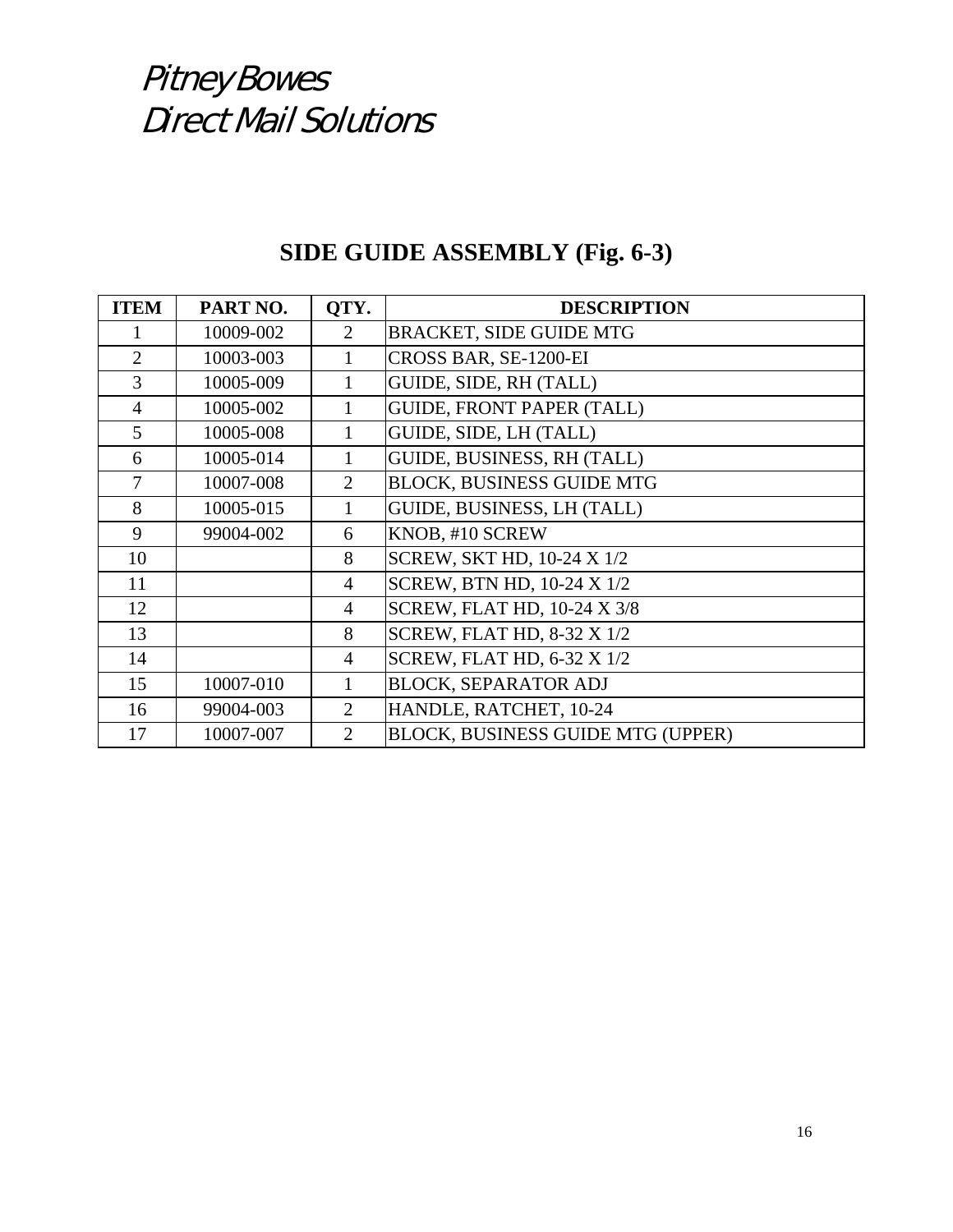*FIG. 6-3* 

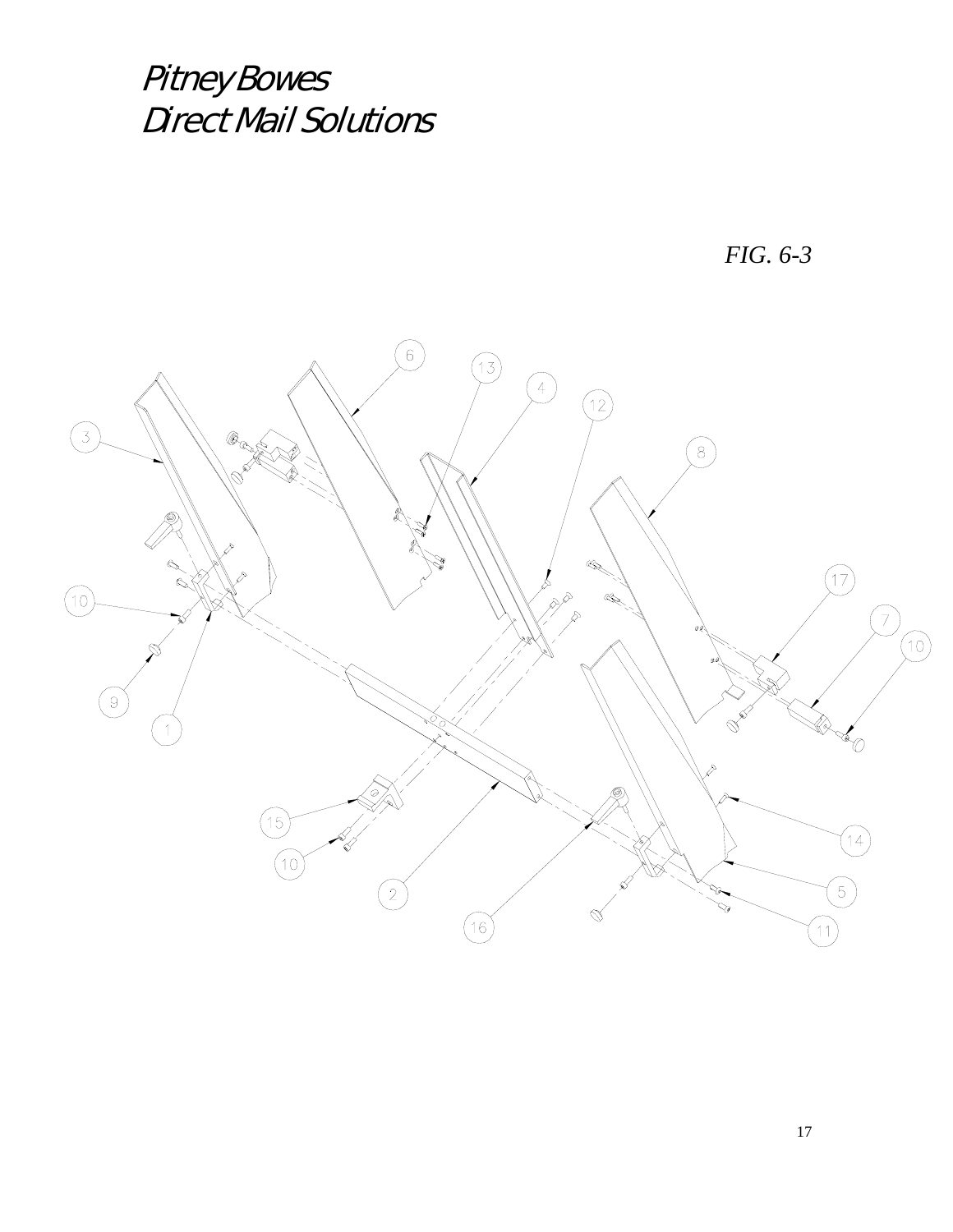#### **SHAFT ASSEMBLIES (Fig. 6-4)**

| <b>ITEM</b>    | PART NO.  | QTY.           | <b>DESCRIPTION</b>                     |
|----------------|-----------|----------------|----------------------------------------|
| 1              | 10004-009 | 1              | SHAFT, FRONT, SE-1200-EI               |
| $\overline{2}$ | 10004-123 | $\mathbf{1}$   | SHAFT, NIP ROLLER, 3/4 (1200 EI)       |
| 3              | 10004-045 | $\mathbf{1}$   | SHAFT, MAIN, SE-1200-EI                |
| $\overline{4}$ | 10004-046 | $\mathbf{1}$   | SHAFT, SUPPORT IDLER, SE-1200-EI       |
| 5              | 10006-070 | $\overline{2}$ | NIP ROLLER, 3/4 BORE                   |
| 6              | 10006-071 | 3              | PULLEY, MATE, 3/4 BORE                 |
| $\overline{7}$ | 10006-014 | 3              | PULLEY, CROWNED                        |
| 8              | 10006-007 | $\overline{2}$ | <b>FEEDER, ROLLER</b>                  |
| 9              | 10006-012 | $\overline{3}$ | ROLLER, IDLER                          |
| 10             | 99002-006 | $\mathbf{1}$   | PULLEY, 24XL037                        |
| 11             | 99002-003 | 2              | PULLEY, 20XL037                        |
| 12             | 99000-005 | $\overline{3}$ | <b>BELT, RED GUM</b>                   |
| 13             | 99000-001 | $\mathbf{1}$   | BELT, TIMING, 90XL037                  |
| 14             | 99003-083 | $\overline{4}$ | BEARING, 1/2 X 1-1/8, SHIELDED W/ S.R. |
| 15             | 99003-001 | 6              | BEARING, SHIELDED, 3/8 X 7/8           |
| 16             | 99022-004 | $\overline{2}$ | SNAP RING, 1/2                         |
| 17             | 99003-018 | 5              | <b>WASHER, NYLON, 1/2 X 1/16</b>       |
| 18             | 99022-003 | 6              | SNAP RING, 3/8                         |
| 19             | 99003-056 | $\overline{2}$ | BEARING, SEALED, 1/4 X 5/8             |
| 20             |           | 16             | SET SCREW, 10-24 X 3/8                 |
| 21             |           | 6              | SET SCREW, 8-32 X 3/8                  |
| 22             |           | $\overline{2}$ | <b>SCREW, FLAT HD, 8-32 X 1/2</b>      |
| 23             | 10006-069 | $\overline{2}$ | FEEDER ROLLER, 3/4 BORE                |
| 24             | 10006-021 | $\overline{2}$ | PULLEY, DRIVE, 22XL875                 |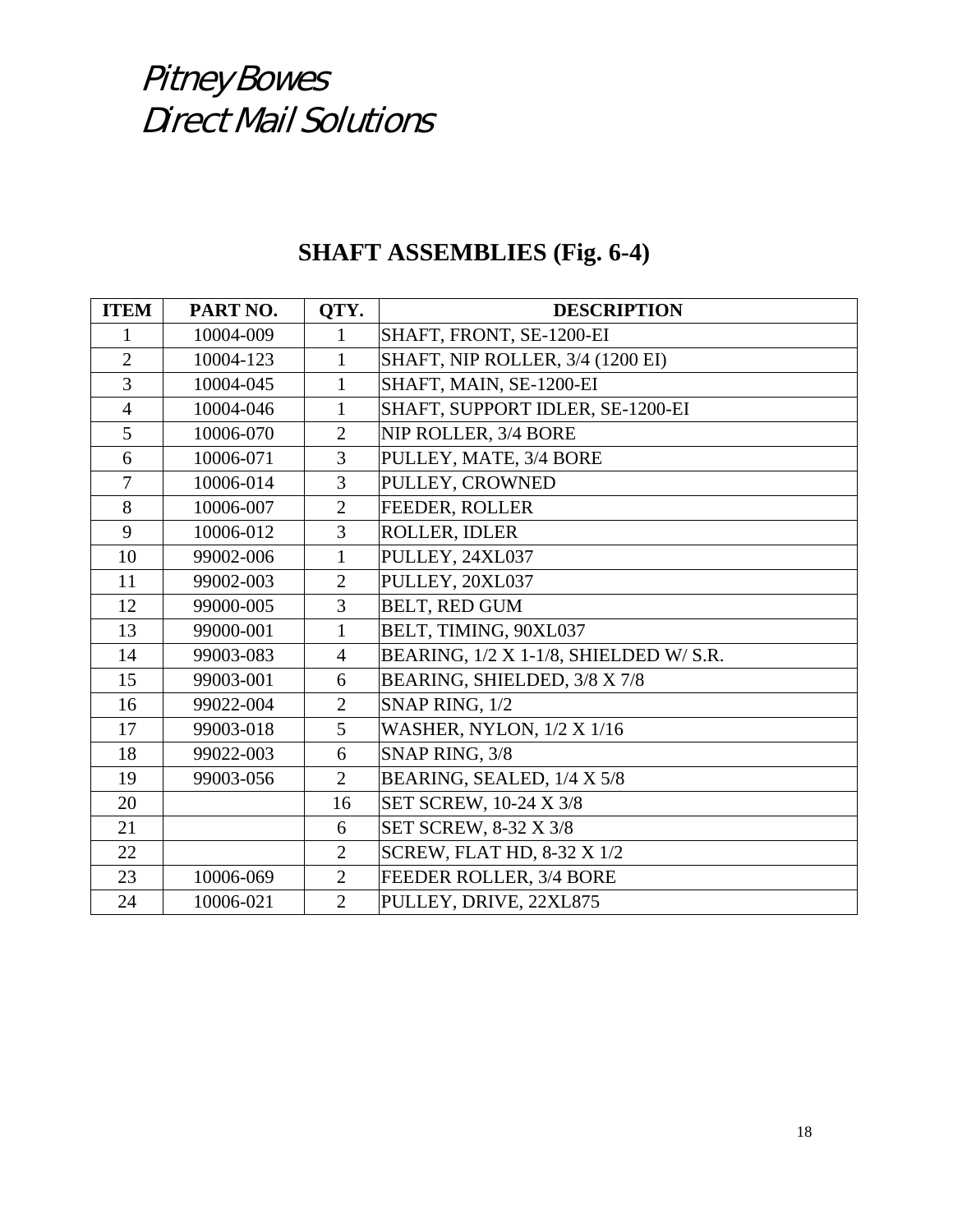

19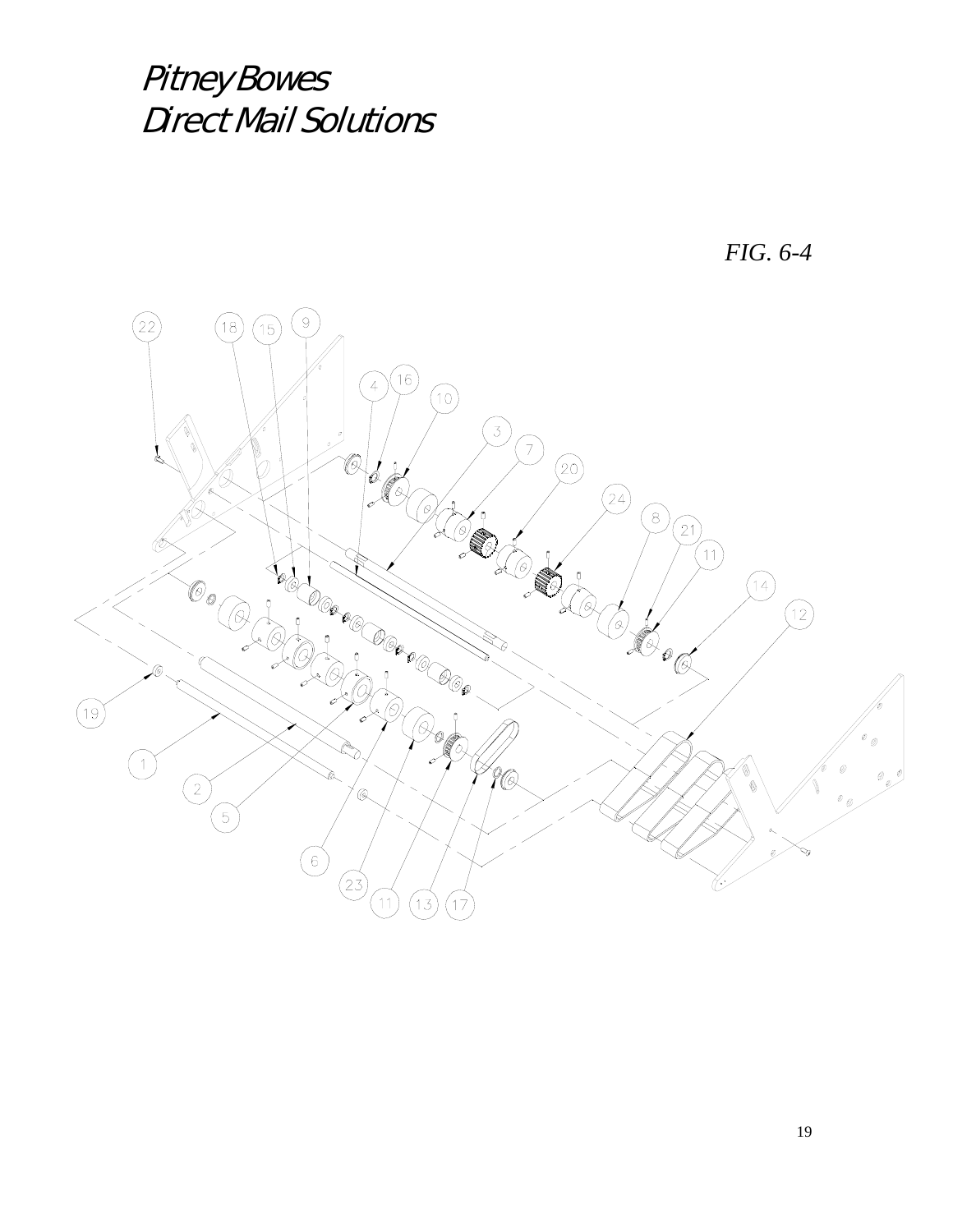#### **ELEVATOR BELT SHAFT ASSEMBLY (Fig. 6-5)**

| <b>ITEM</b>  | PART NO.  | OTY.                        | <b>DESCRIPTION</b>                  |
|--------------|-----------|-----------------------------|-------------------------------------|
|              | 10004-046 |                             | SHAFT, SUPPORT IDLER SE-1200-IJ & P |
|              | 10006-022 | 2                           | PULLEY, IDLER 24XL875               |
| $\mathbf{z}$ | 99003-001 | $\overline{4}$              | BEARING, 3/8 ID X 7/8 OD, SHIELDED  |
|              | 99022-003 | 4                           | <b>RETAINING RING 3/8</b>           |
|              | 99004-002 | $\overline{2}$              | KNOB, #10 SCREW                     |
| 6            |           | 2                           | SCREW, SKT HD, 10-24 X 1/2          |
|              |           | $\mathcal{D}_{\mathcal{L}}$ | WASHER, FLAT, #10                   |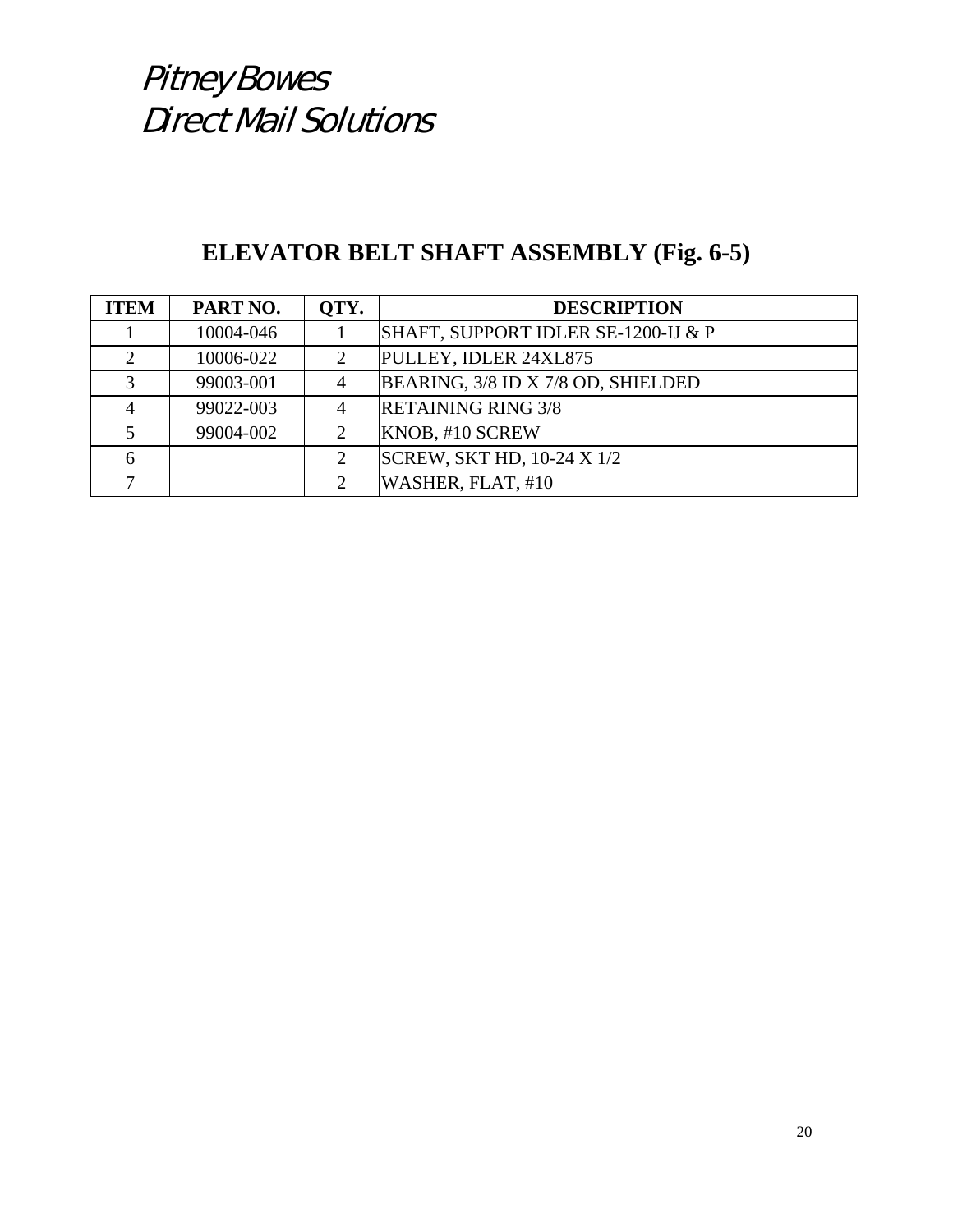*FIG. 6-5* 

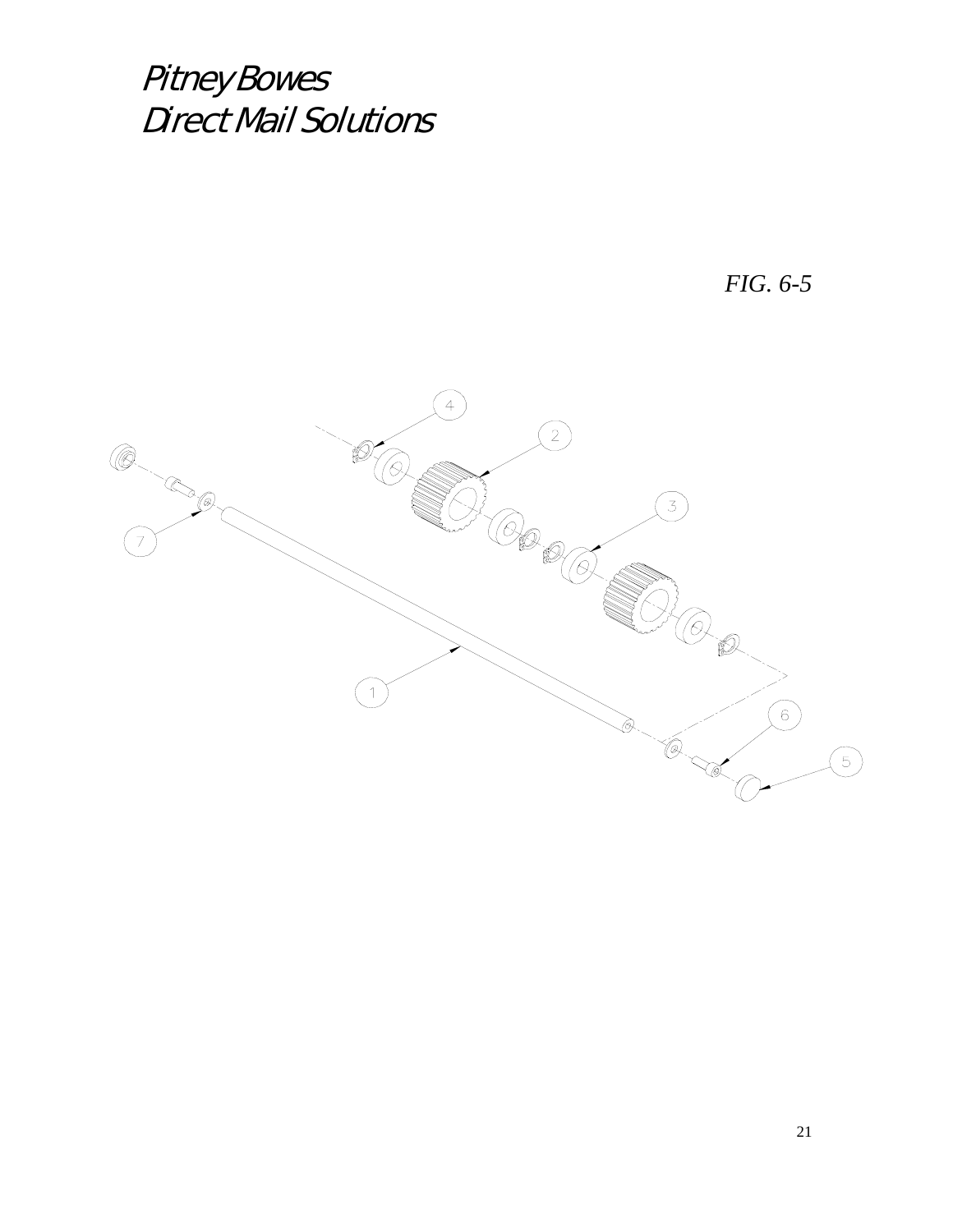#### **MOTOR / CLUTCH SHAFT ASSEMBLY (Fig. 6-6)**

| <b>ITEM</b>    | PART NO.  | QTY.           | <b>DESCRIPTION</b>                      |
|----------------|-----------|----------------|-----------------------------------------|
|                | 10004-156 | 1              | <b>SHAFT, CLUTCH</b>                    |
| $\overline{2}$ | 99008-010 | 1              | <b>CLUTCH / BRAKE, 90 VOLTS</b>         |
| 3              | 99001-002 | 1              | MOTOR, 4Z140                            |
| $\overline{4}$ | 10006-077 | $\mathbf{1}$   | PULLEY, CLUTCH 36XL037                  |
| 5              | 99002-004 | 1              | PULLEY, 22XL037                         |
| 6              | 99002-007 | $\mathbf{1}$   | PULLEY, MOTOR 16XL037                   |
| $\overline{7}$ | 99000-003 | 1              | BELT, TIMING 120XL037                   |
| 8              | 99000-002 | 1              | BELT, TIMING 110XL037                   |
| 9              | 10008-006 | 1              | STAND OFF, CLUTCH                       |
| 10             | 10012-004 | $\overline{4}$ | STANDOFF, MOTOR (SE 1200)               |
| 11             | 99003-083 | $\overline{2}$ | BEARING, 1/2" X 1-1/8" SHIELDED W/ S.R. |
| 12             | 99003-018 | 2              | <b>WASHER, NYLON, 1/2 X 1/16</b>        |
| 13             | 99022-004 | 2              | SNAP RING 1/2                           |
| 14             | 99006-021 | $\mathbf{1}$   | PIN, ROLL 3/16 X 1-1/4                  |
| 15             |           | $\overline{2}$ | SCREW, SET, 6-32 X 1/4                  |
| 16             |           | $\overline{4}$ | SCREW, SET, 8/32 X 3/8                  |
| 17             |           | $\overline{4}$ | SCREW, BUTTON HD, 1/4-20 X 3/4          |
| 18             |           | 1              | SCREW, BUTTON HD, 10-24 X 3/4           |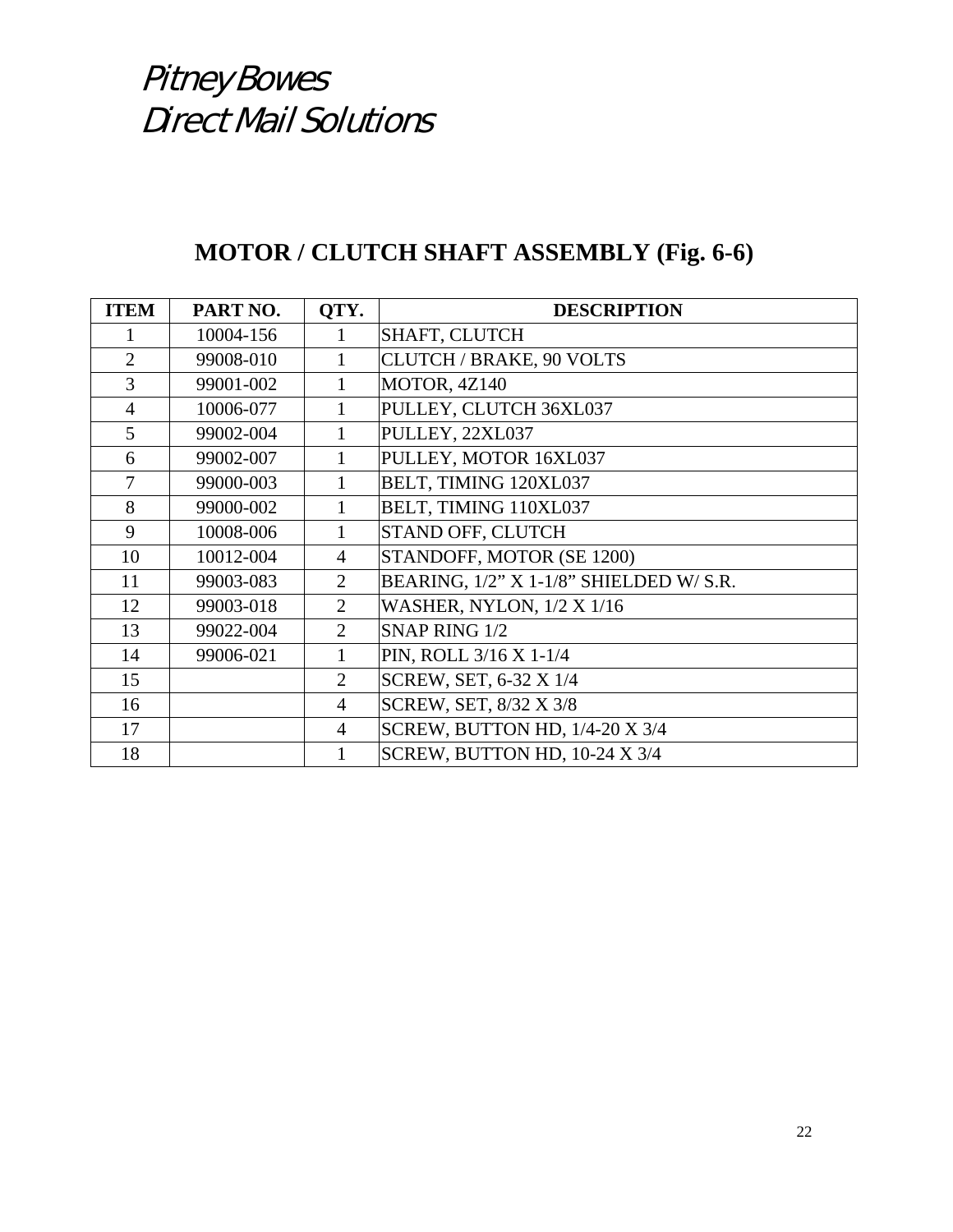*FIG. 6-6* 

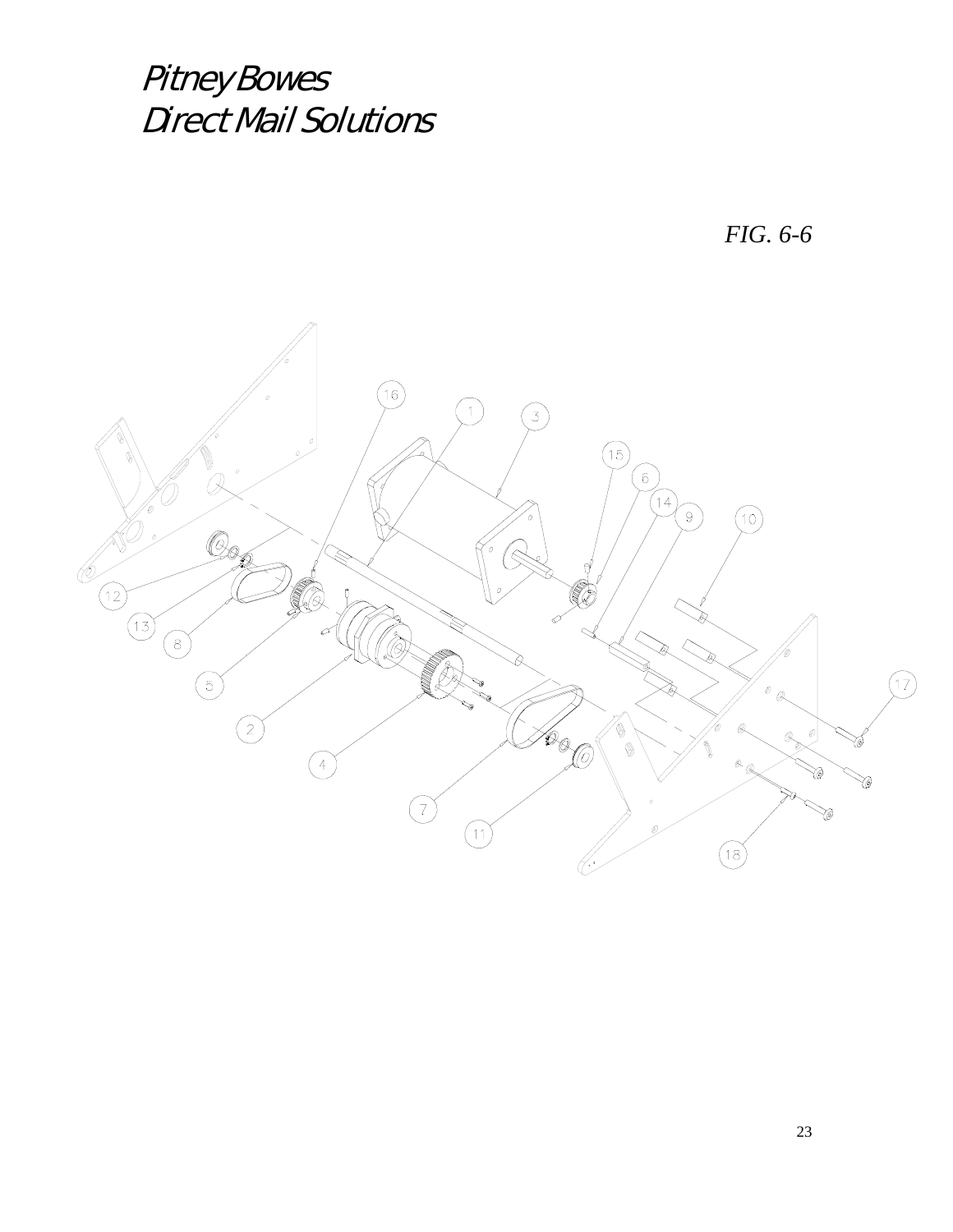#### **PAPER SLIDE ASSEMBLY (fig. 6-7)**

| <b>ITEM</b>             | PART NO.  | QTY.           | <b>DESCRIPTION</b>            |
|-------------------------|-----------|----------------|-------------------------------|
|                         | 10009-003 |                | <b>BRACKET, PAPER SLIDE</b>   |
| 2                       | 10004-006 | 2              | <b>SHAFT, PAPER SLIDE</b>     |
| $\mathcal{R}$           | 10005-016 | $\overline{4}$ | <b>SUPPORT, PAPER SLIDE</b>   |
| $\overline{4}$          | 99022-001 | 8              | RETAINING RING, 1/4"          |
| $\overline{\mathbf{5}}$ | 99004-002 | 2              | KNOB, #10 SCREW               |
| 6                       |           | $\overline{2}$ | SCREW, SOCKET HD, 10-24 X 1/2 |
|                         | 10007-003 |                | NUT. PAPER SLIDE              |
| 8                       | 10007-004 |                | <b>WASHER, PAPER SLIDE</b>    |
| 9                       | 99006-020 |                | PIN, ROLL, 5/32 X 3/4         |
| 10                      |           |                | WASHER, FLAT, #6              |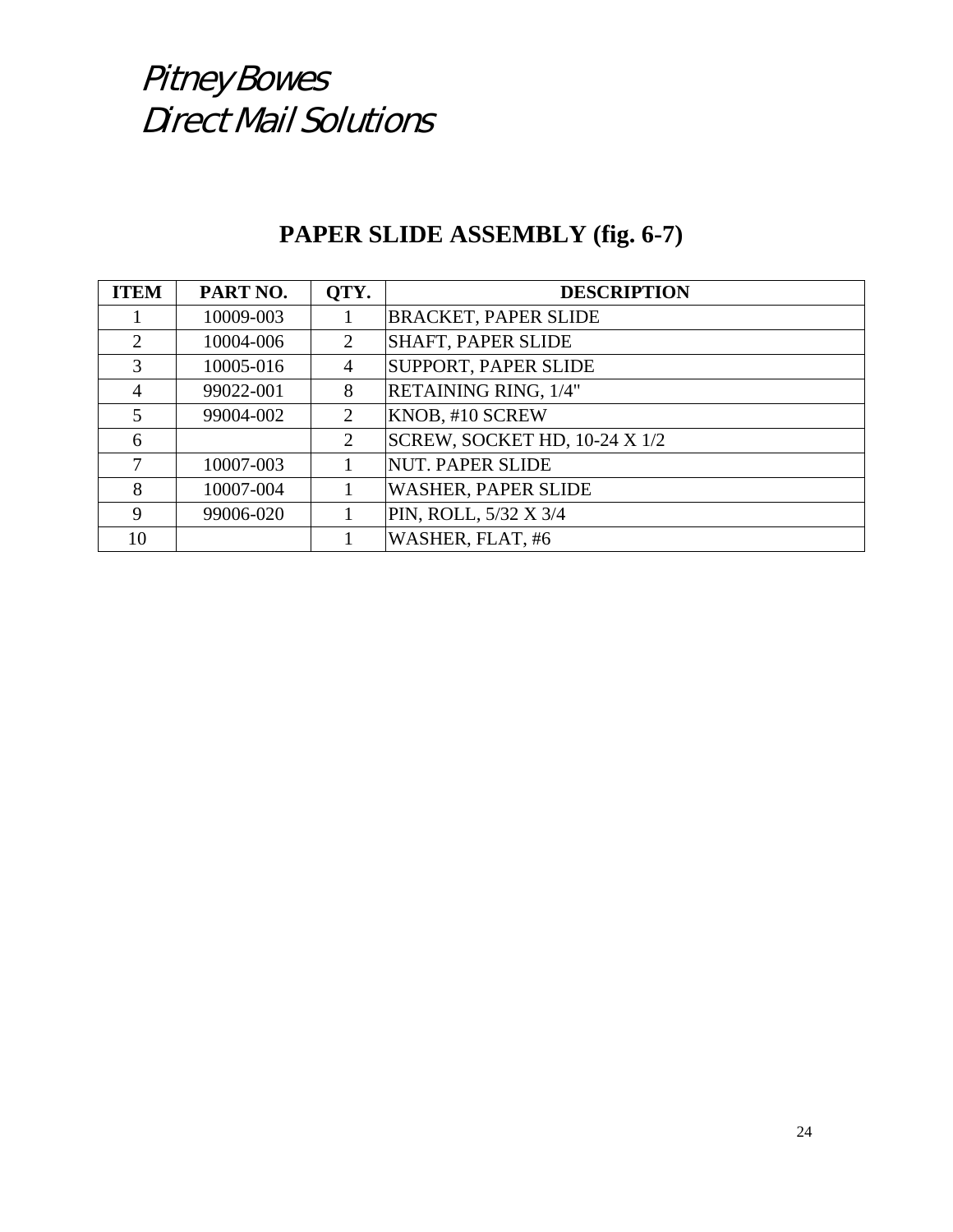*FIG. 6-7* 

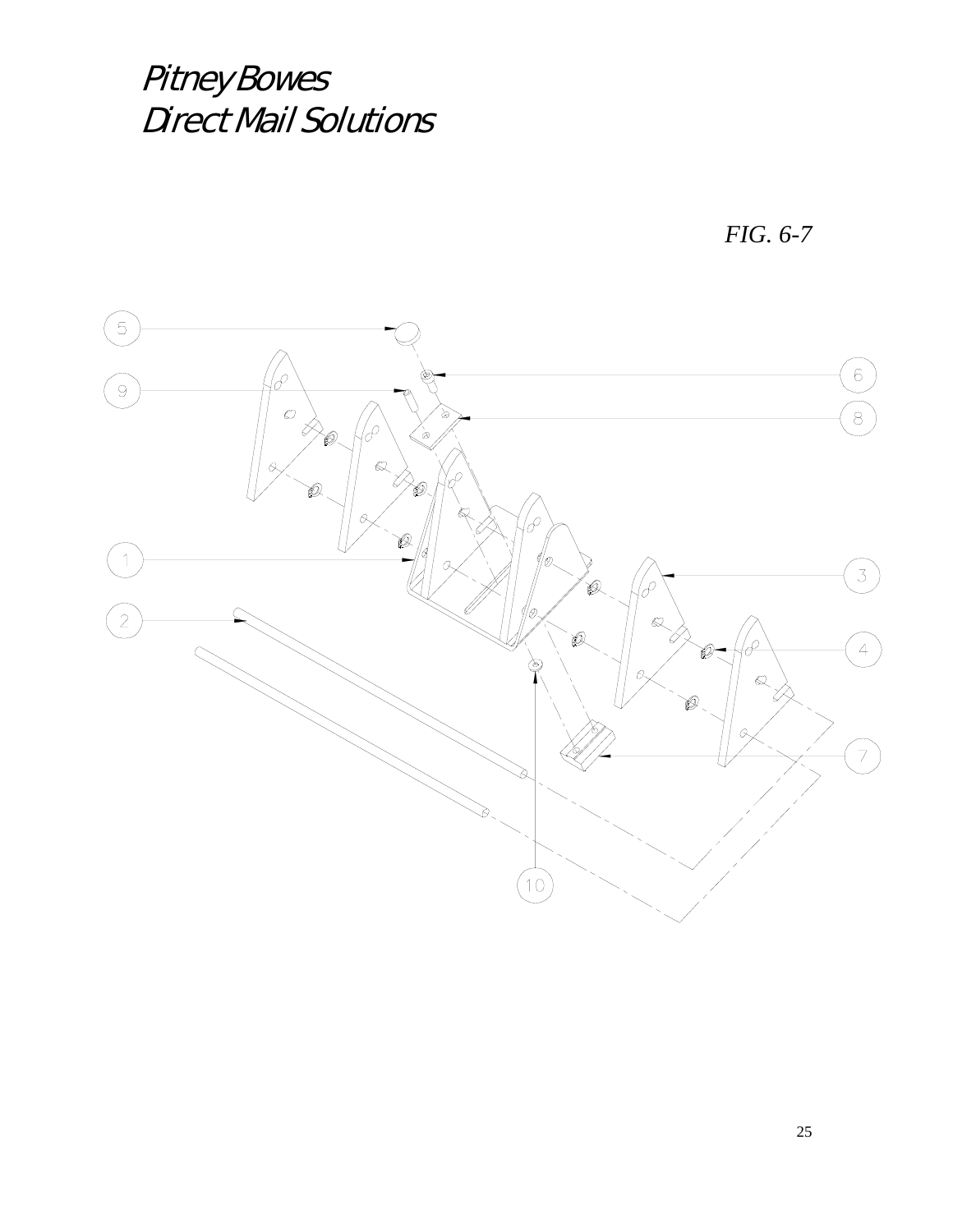#### **CHASSIS ASSEMBLY (Fig. 6-8)**

| <b>ITEM</b> | PART NO.  | OTY.           | <b>DESCRIPTION</b>                |
|-------------|-----------|----------------|-----------------------------------|
|             | 10000-005 |                | SIDE FRAME, L.H. (SE-1200-EI)     |
| 2           | 10000-006 |                | SIDE FRAME, R.H. (SE-1200-EI)     |
| 3           | 10001-005 | 1              | $\vert$ COVER, TOP (SE-1200-EI)   |
| 4           | 10002-003 |                | COVER, BOTTOM (SE-1200-EI)        |
| 5           | 10008-003 |                | <b>CROSS BRACE</b>                |
| 6           | 99007-001 | 4              | <b>SUCTION CUP, FOOT</b>          |
| 7           |           | 2              | SCREW, BUTTON HD, 10-24 X 1/2     |
| 8           |           | 10             | SCREW, BUTTON HD, 10-24 X 1/4     |
| 9           |           | 4              | <b>NUT, HEX 8-32</b>              |
| 10          |           | 10             | <b>NUT, PEM 10-24</b>             |
| 11          |           | 4              | <b>WASHER, LOCK #8</b>            |
| 12          | 17005-002 |                | EXTENSION GUIDE, INSERT POCKET    |
| 13          |           | $\overline{2}$ | <b>SCREW, PAN HD, 10-24 X 1/2</b> |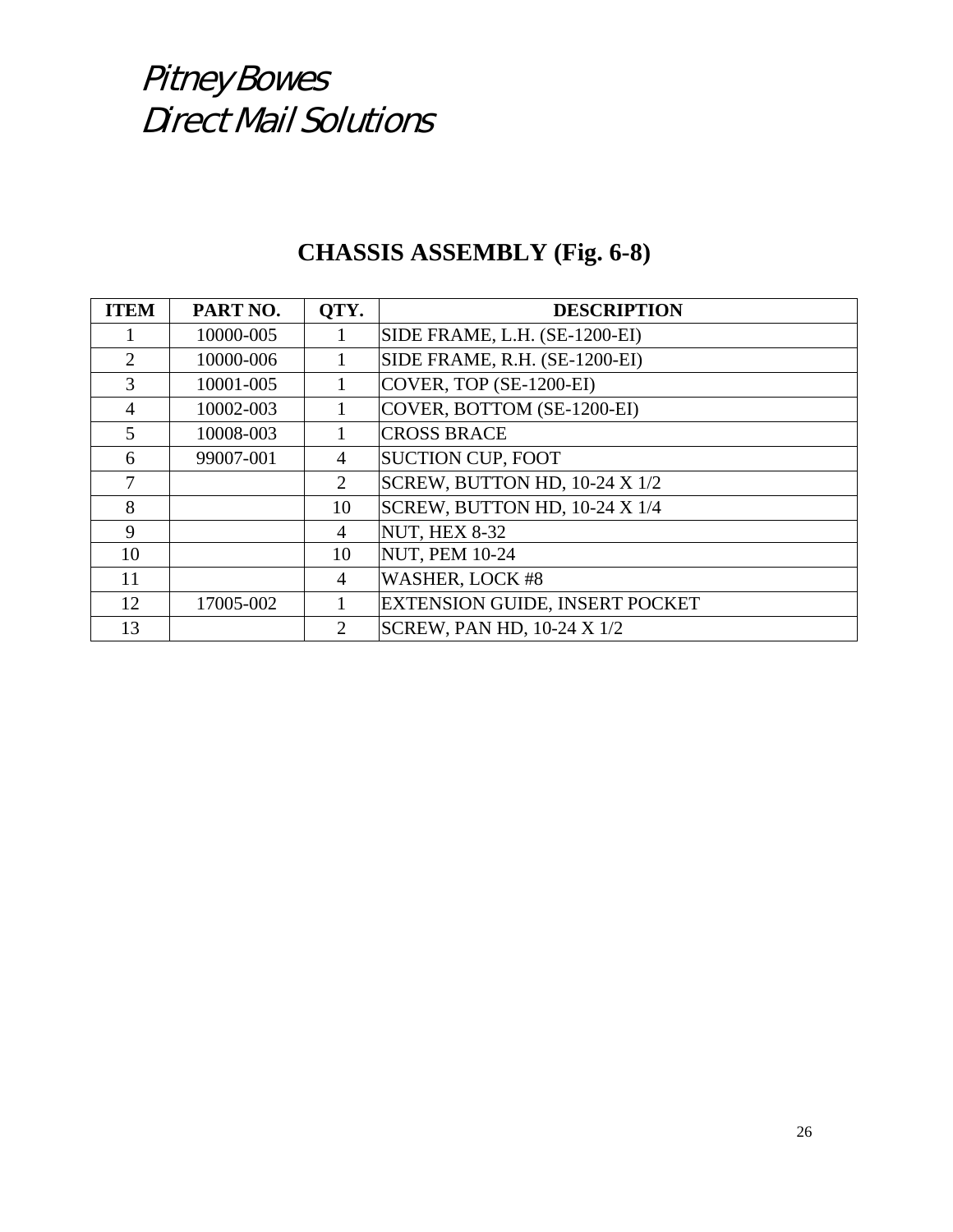*FIG 6-8* 

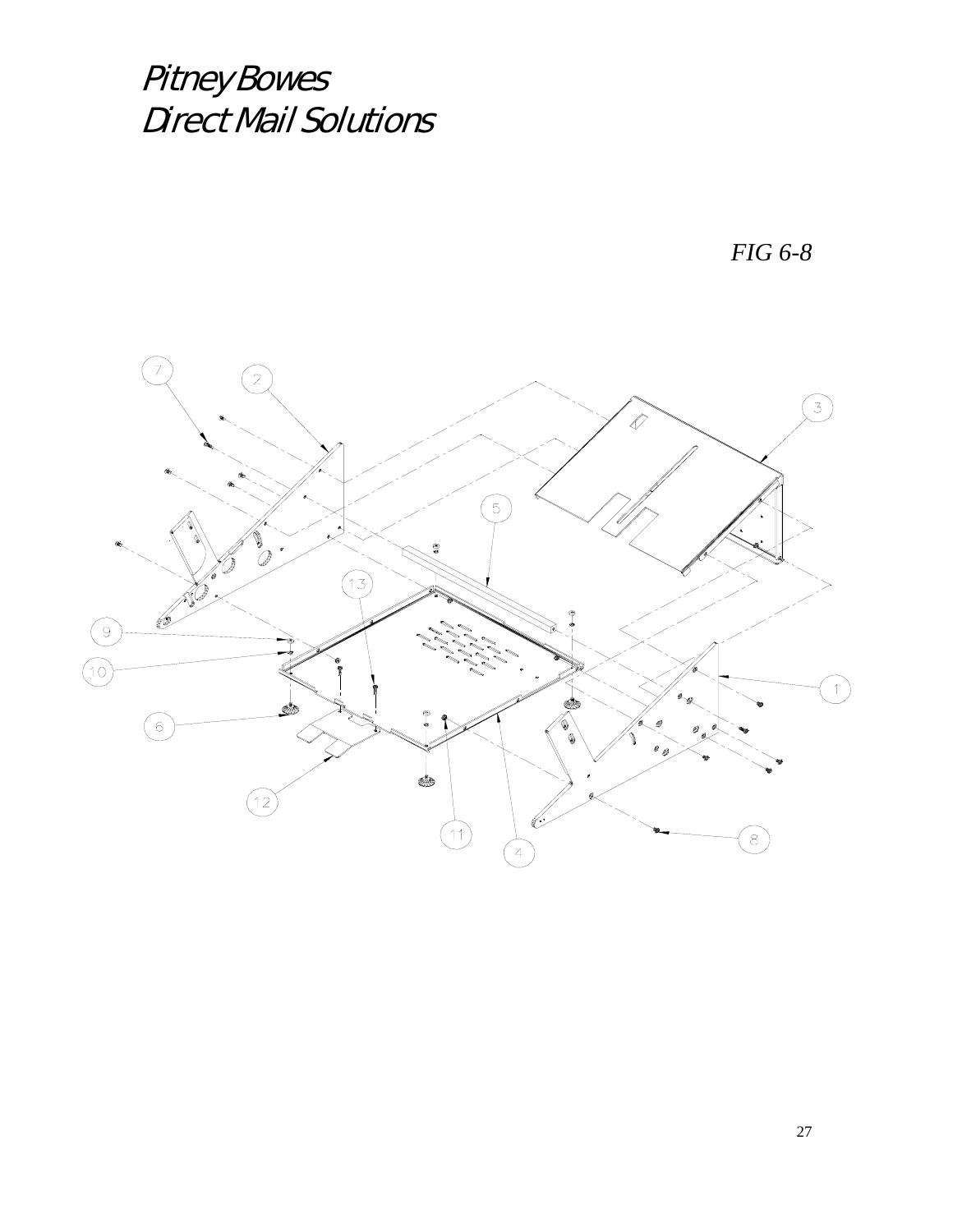#### **ELECTRICAL COMPONENT ASSEMBLY (fig. 6-9)**

| <b>ITEM</b>                 | PART NO.  | OTY.           | <b>DESCRIPTION</b>                    |
|-----------------------------|-----------|----------------|---------------------------------------|
|                             | 98000-001 |                | SWITCH, POWER (RED ROCKER)            |
| $\mathcal{D}_{\mathcal{L}}$ | 98004-002 |                | <b>CIRCUIT BREAKER, 1 AMP</b>         |
| 3                           | 98005-001 |                | CONTROLLER, MOTOR, 90V DC W/SPEED POT |
| 4                           | 98001-002 |                | TERMINAL STRIP (12 CONNECTOR)         |
| 5                           | 98006-002 |                | <b>CIRCUIT BOARD I/O</b>              |
| 6                           | 98003-001 |                | <b>RECEPTACLE, POWER CORD</b>         |
| 7                           | 98008-001 |                | <b>TRANSFORMER</b>                    |
| 8                           | 99004-015 |                | KNOB, SPEED POT                       |
|                             | 98007-001 |                | CORD, POWER (NOT SHOWN)               |
|                             |           | $\overline{2}$ | SCREW, PAN HD, 6-32 X 3/4             |
|                             |           | 10             | <b>SCREW, PAN HD, 6-32 X 1/2</b>      |
|                             |           | 12             | <b>NUT, HEX, 6-32</b>                 |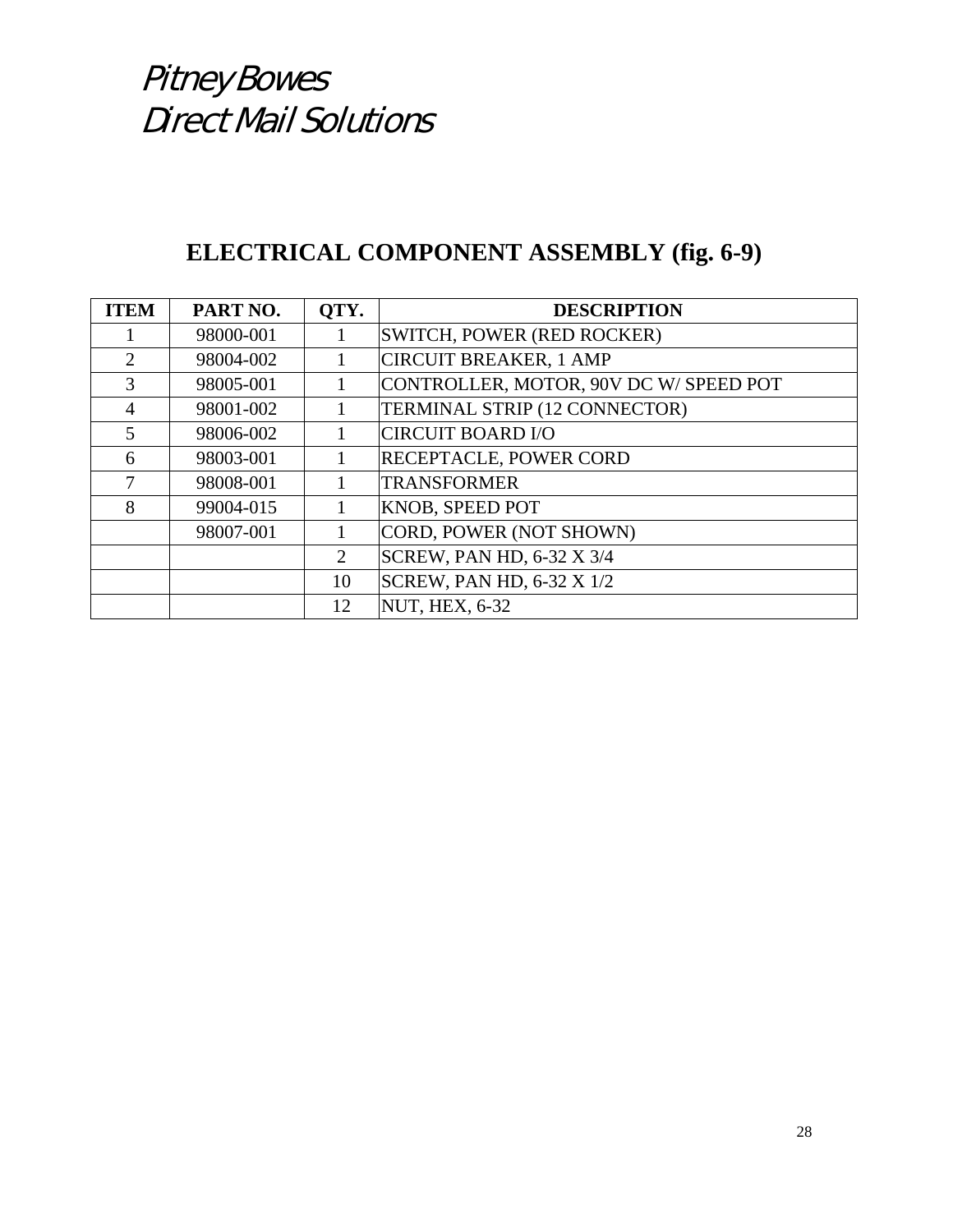Pitney Bowes Direct Mail Solutions



*Fig. 6-9*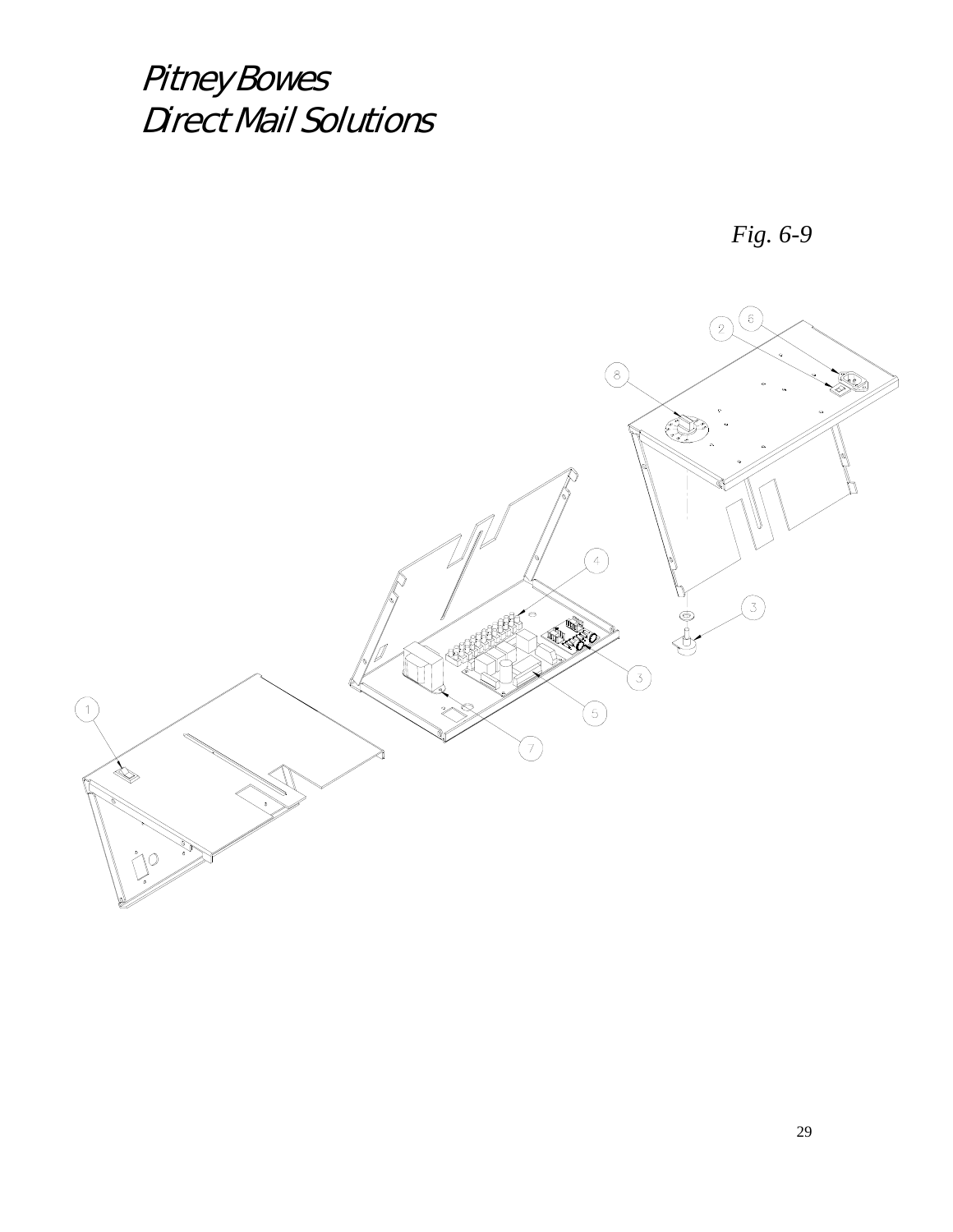#### **TRAILING ARM ASSEMBLY (fig. 6-10)**

| <b>ITEM</b> | PART NO.  | OTY.           | <b>DESCRIPTION</b>               |
|-------------|-----------|----------------|----------------------------------|
|             | 10011-002 | 2              | ARM, TRAILER                     |
|             | 10012-003 |                | <b>SPACER</b>                    |
| հ           | 10006-016 | 2              | <b>ROLLER</b>                    |
|             | 10004-016 | 2              | WEIGHT (1200EI)                  |
|             |           |                | SCREW, PAN HD, 8-32 X 1 1/4      |
| 6           |           | $\overline{2}$ | <b>SCREW, PAN HD, 8-32 X 3/8</b> |
|             |           | 4              | WASHER, LOCK INT. TOOTH #8       |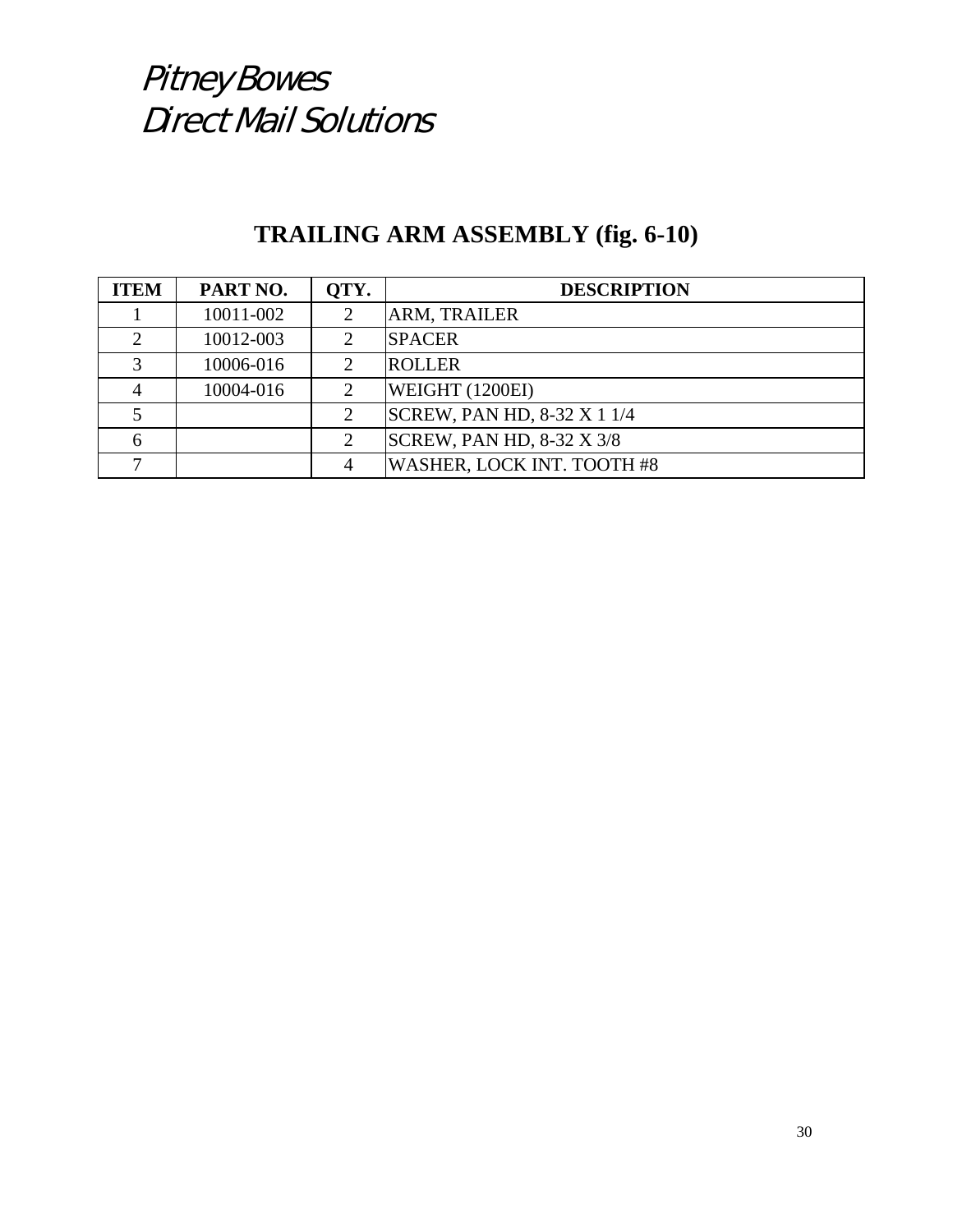*FIG. 6-10* 

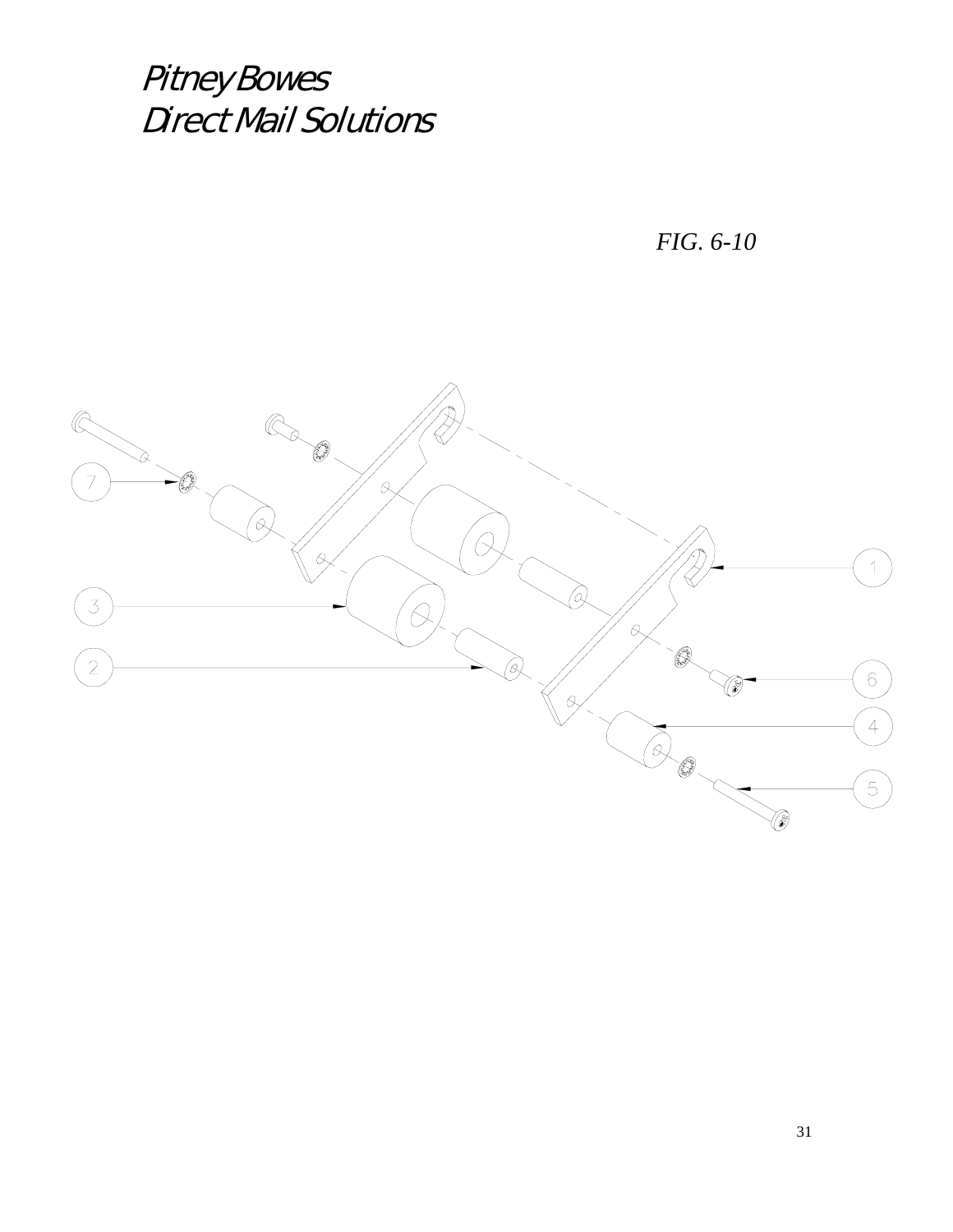#### **ATTACHMENT ASSEMBLY (Fig. 6-11)**

| <b>ITEM</b> | PART NO.   | OTY. | <b>DESCRIPTION</b>                           |
|-------------|------------|------|----------------------------------------------|
|             | <b>REF</b> |      | <b>FRONT PAPER GUIDE, SWING ARM INSERTER</b> |
|             | <b>REF</b> |      | <b>BACK PLATE, SWING ARM INSERTER</b>        |
|             | 10017-001  |      | PAPER KNOCKDOWN ASSY (900EI ATTACHMENT)      |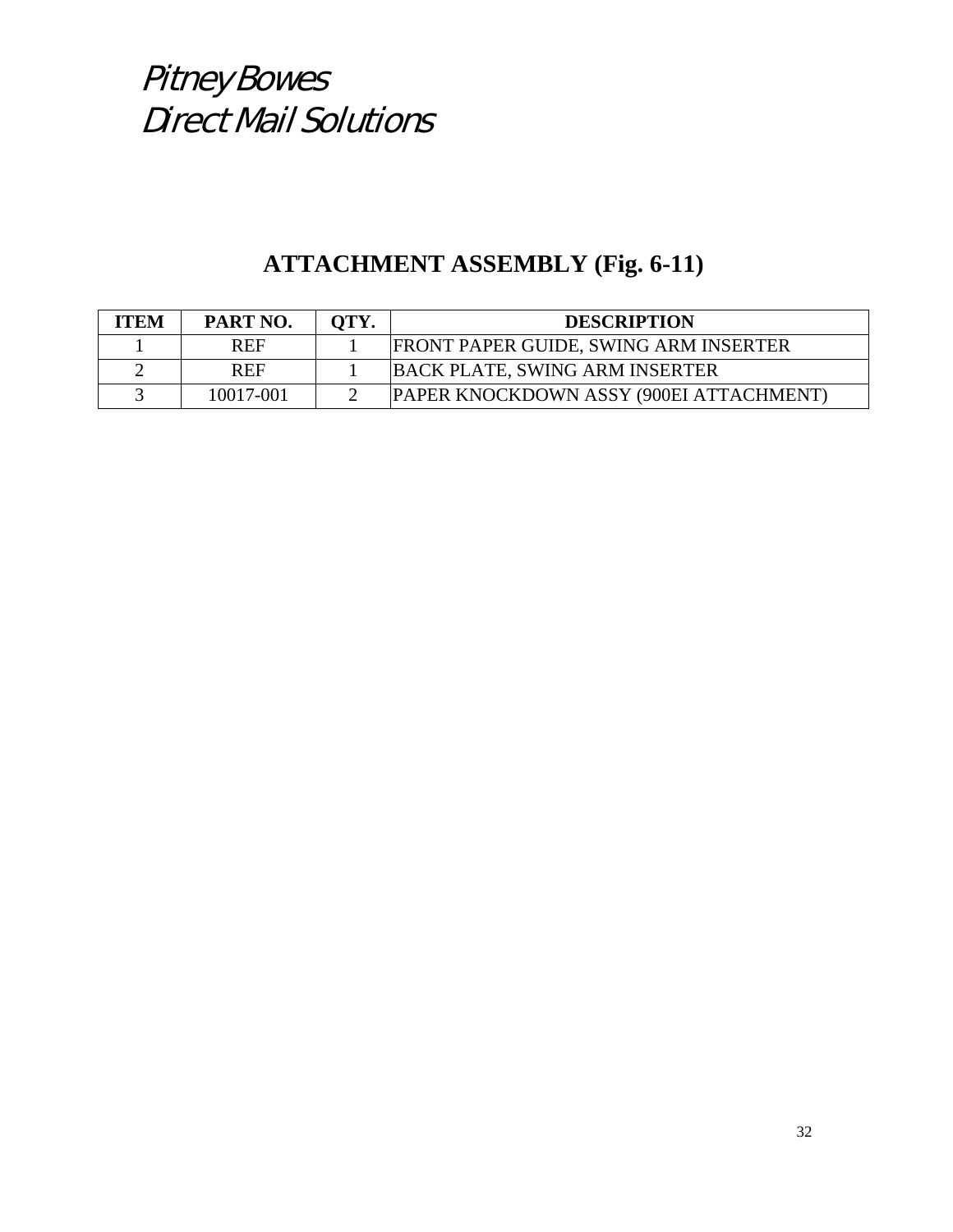*FIG 6-11*

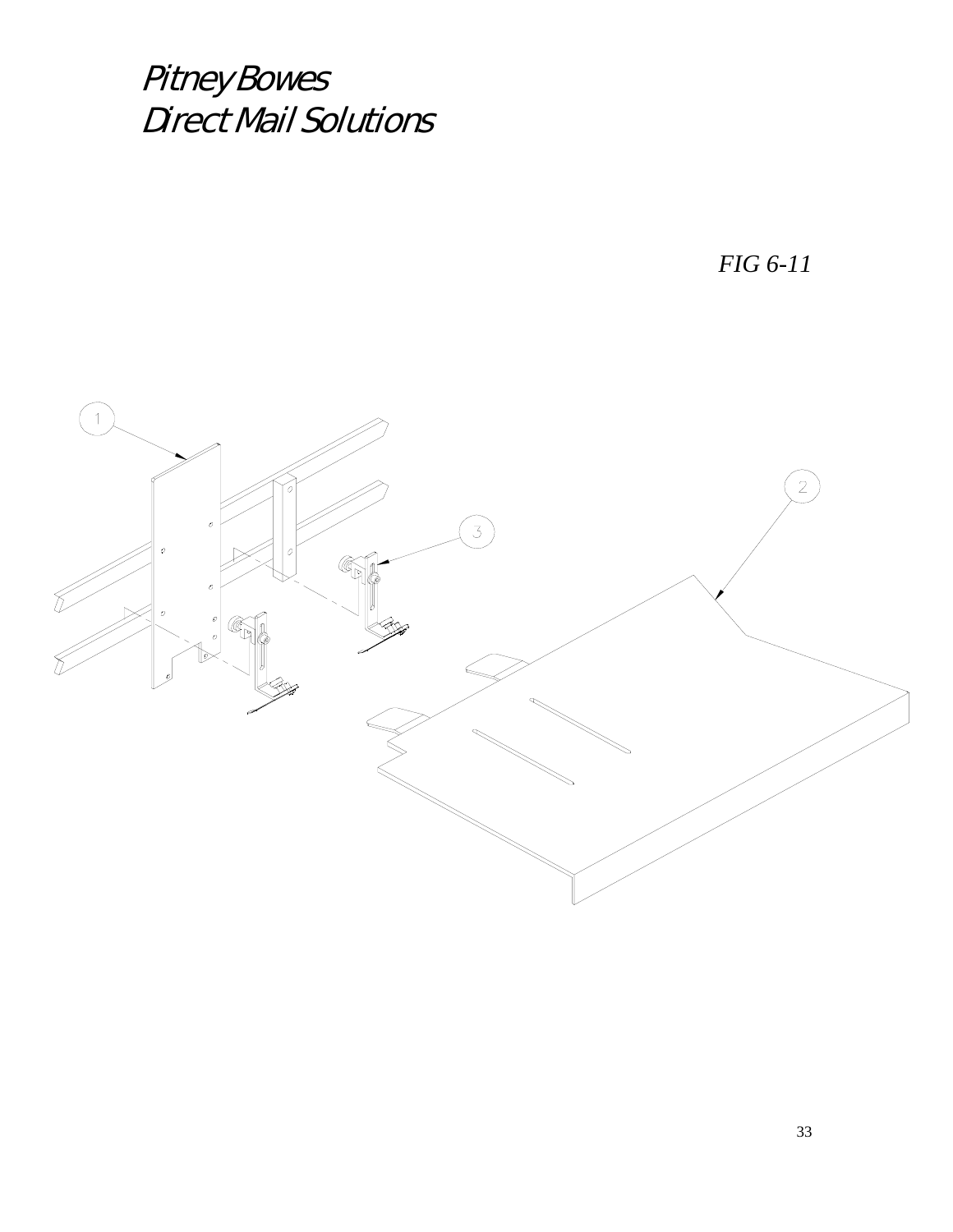#### **PAPER KNOCKDOWN ASSEMBLY (Fig. 6-12)**

| <b>ITEM</b>   | PART NO.  | QTY. | <b>DESCRIPTION</b>            |
|---------------|-----------|------|-------------------------------|
|               | 10009-021 |      | <b>BRACKET, KNOCKDOWN</b>     |
|               | 10007-019 |      | <b>BLOCK, KNOCKDOWN CLAMP</b> |
| $\mathcal{R}$ | 99004-002 |      | KNOB, #10 SCREW               |
|               | 99004-016 |      | <b>KNOB, #8 SCREW</b>         |
| 5             | 10005-040 |      | <b>GUIDE, SPRING STEEL</b>    |
| 6             |           |      | SCREW, SKT HD, 10-24 X 1/2    |
|               |           |      | SCREW, PAN HD, 8-32 X 1/4     |
| 8             |           |      | WASHER, FLAT, #10             |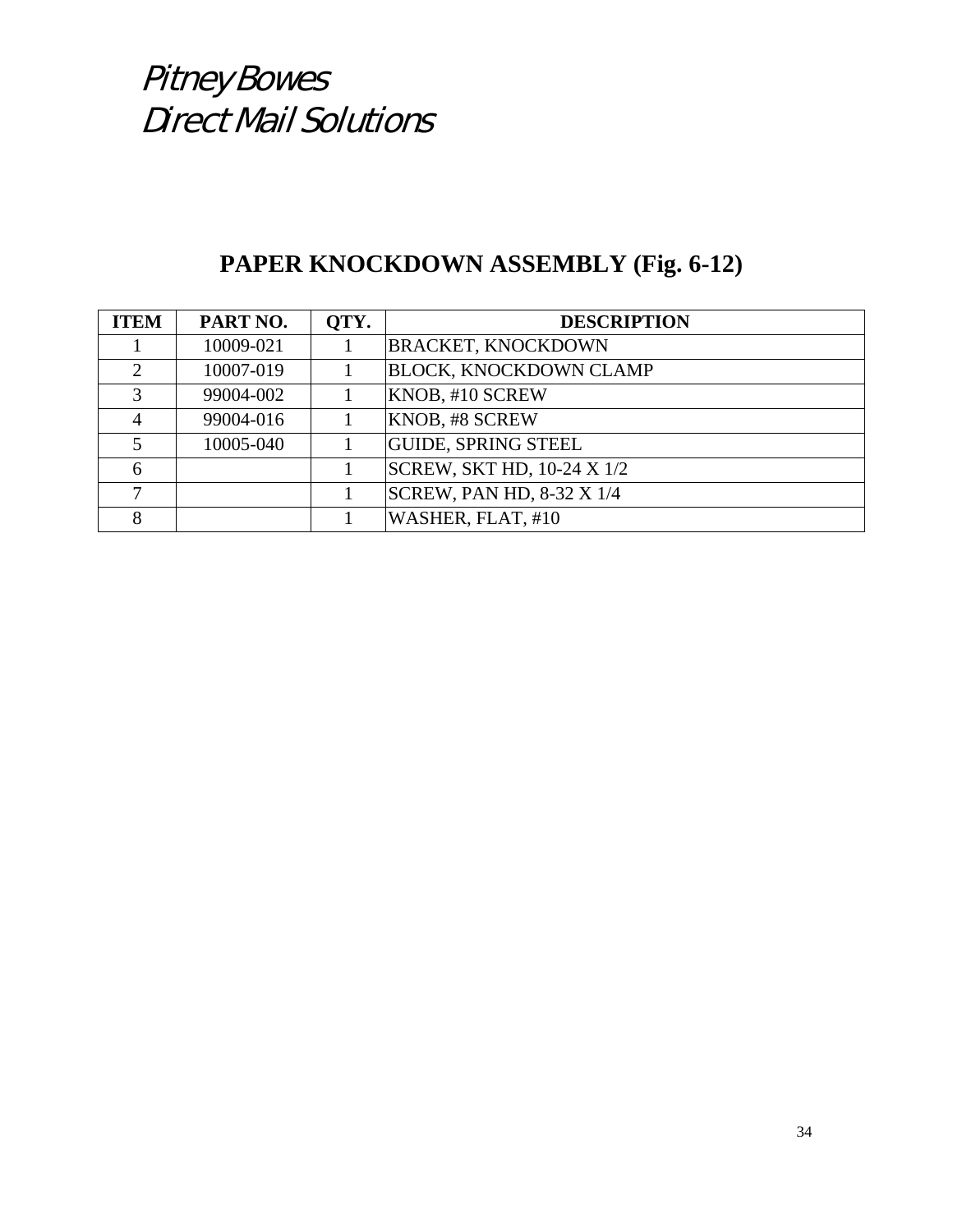*FIG. 6-12* 

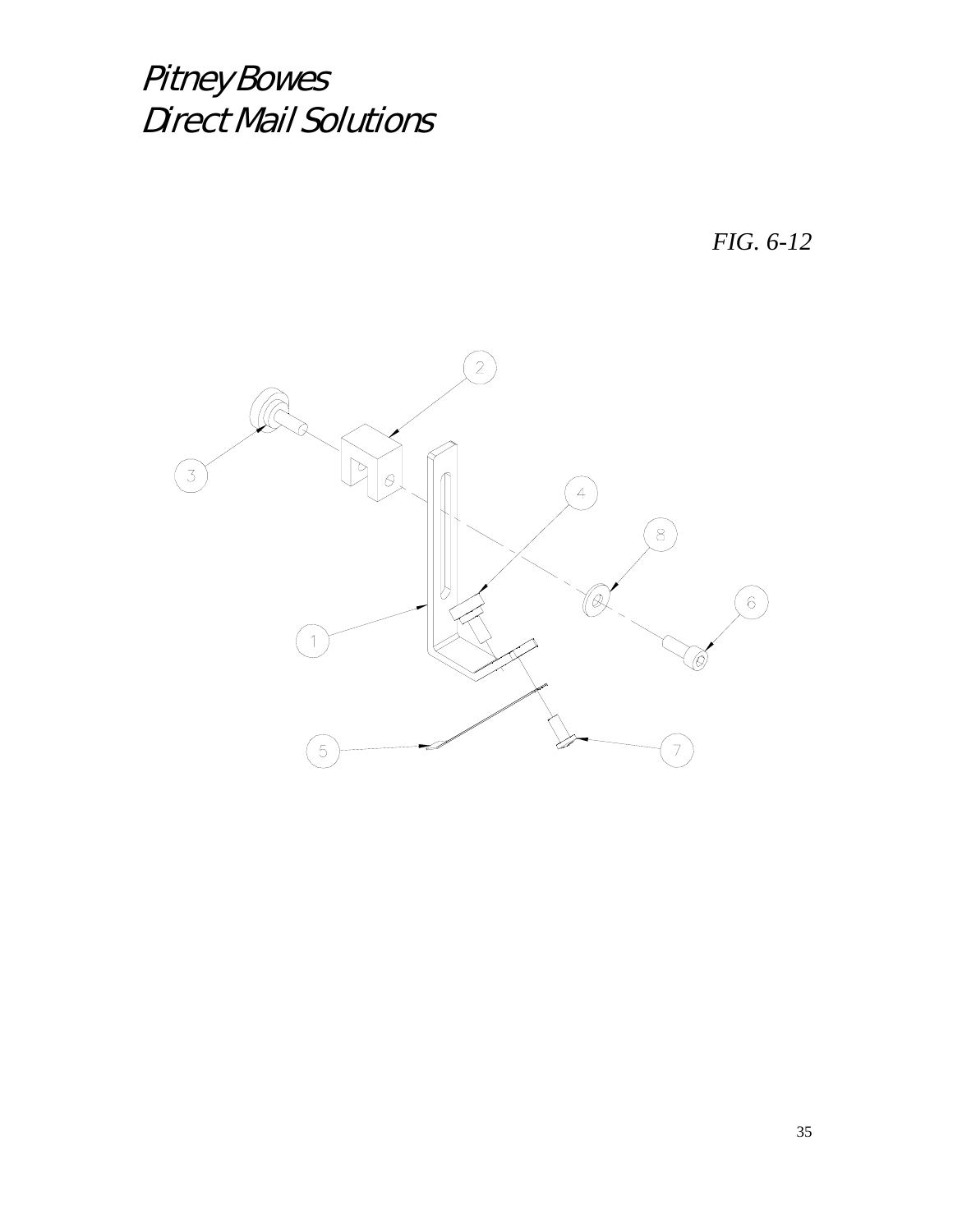**SECTION 7** 

**Pitney Bowes DMS SE 1200 EI Electrical Schematic**